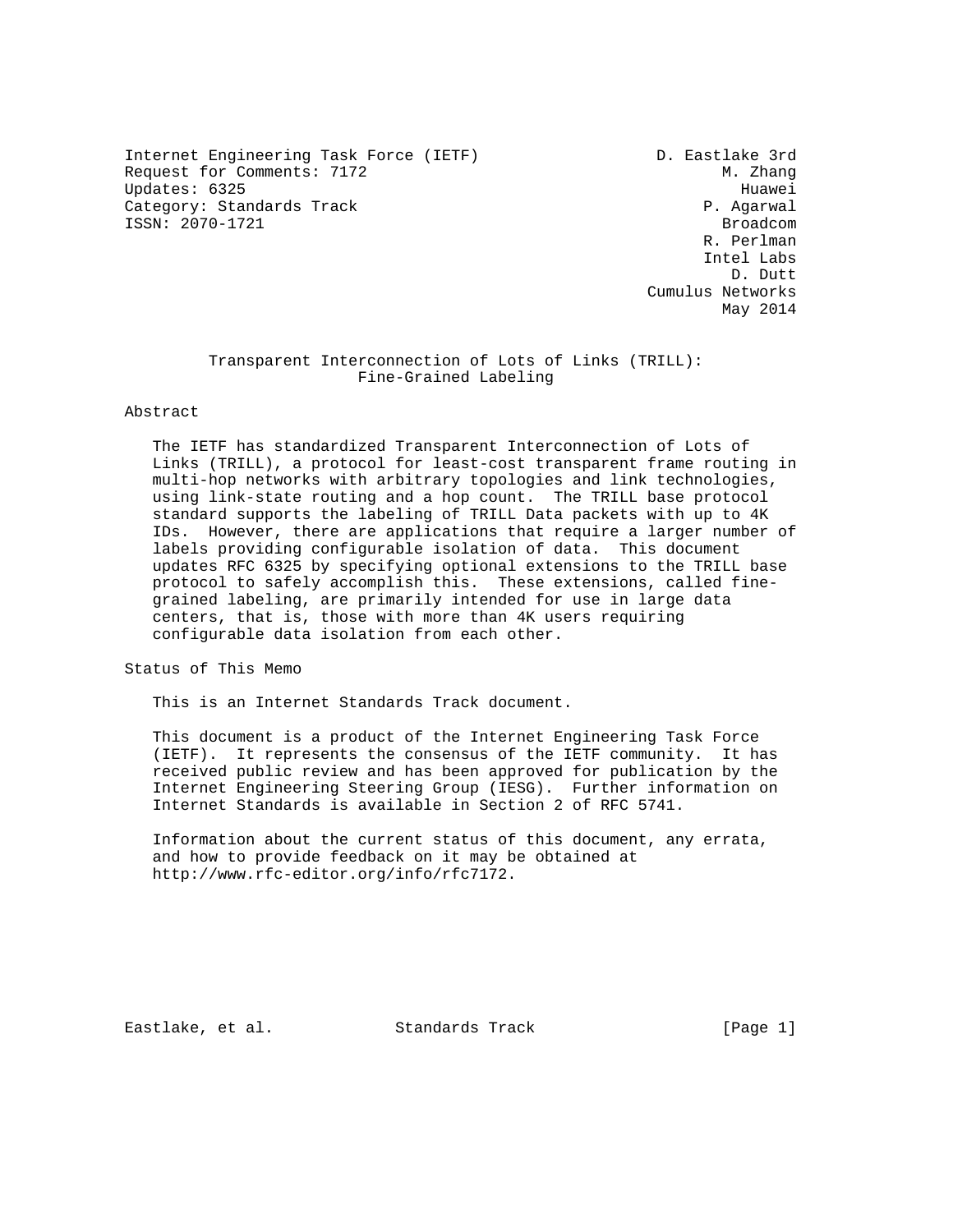# Copyright Notice

 Copyright (c) 2014 IETF Trust and the persons identified as the document authors. All rights reserved.

 This document is subject to BCP 78 and the IETF Trust's Legal Provisions Relating to IETF Documents

 (http://trustee.ietf.org/license-info) in effect on the date of publication of this document. Please review these documents carefully, as they describe your rights and restrictions with respect to this document. Code Components extracted from this document must include Simplified BSD License text as described in Section 4.e of the Trust Legal Provisions and are provided without warranty as described in the Simplified BSD License.

Eastlake, et al. Standards Track [Page 2]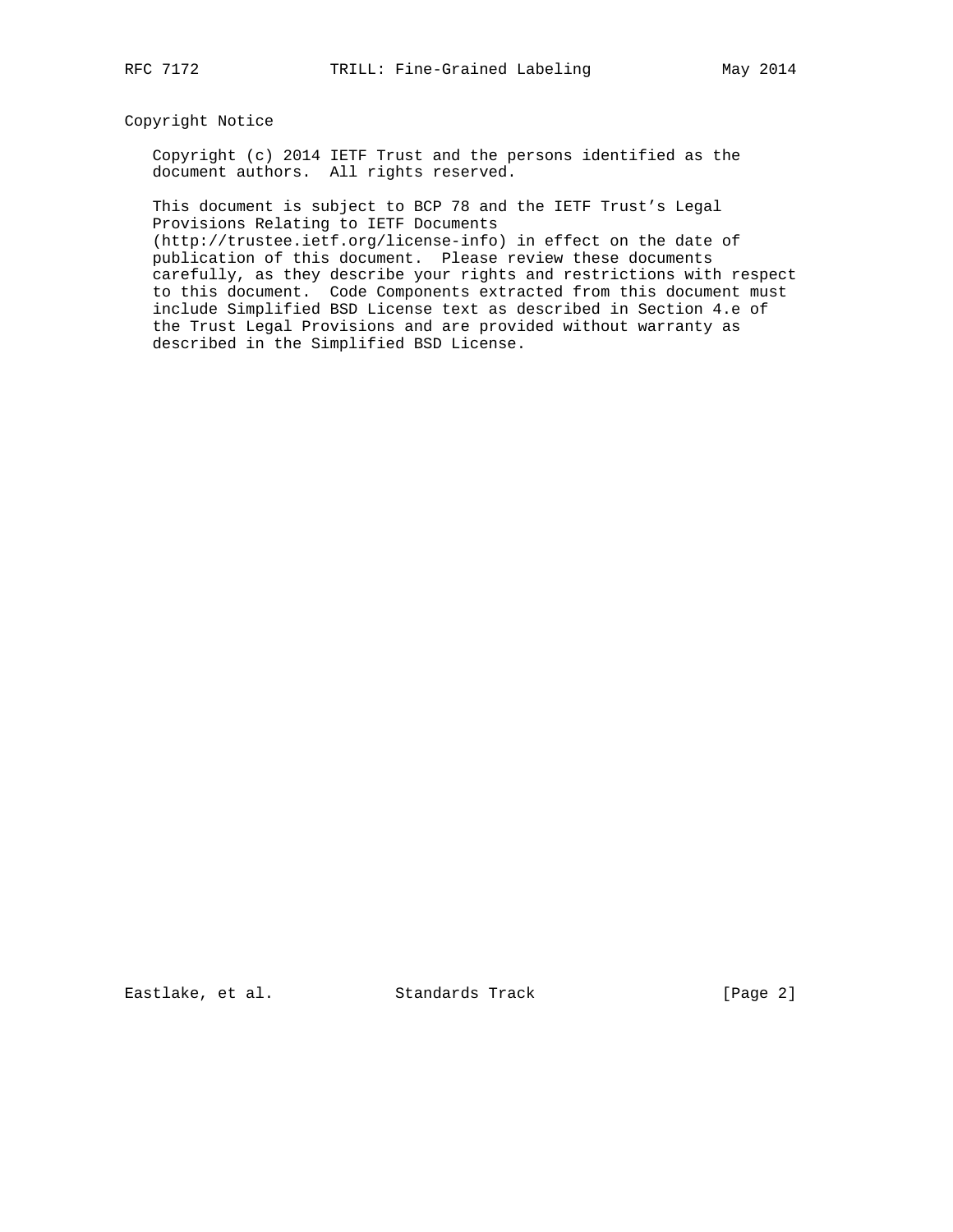# Table of Contents

|  | 2.2. Base Protocol TRILL Data Labeling 7           |
|--|----------------------------------------------------|
|  |                                                    |
|  |                                                    |
|  |                                                    |
|  |                                                    |
|  |                                                    |
|  | 4.1.1. Multi-Destination FGL Ingress 11            |
|  |                                                    |
|  | 4.2.1. Unicast Transit Processing 12               |
|  | 4.2.2. Multi-Destination Transit Processing 12     |
|  |                                                    |
|  | 4.4. Appointed Forwarders and the DRB 14           |
|  | 4.5. Distribution Tree Construction 14             |
|  |                                                    |
|  |                                                    |
|  | 5. FGL TRILL Interaction with VL TRILL 15          |
|  |                                                    |
|  |                                                    |
|  | 5.3. Summary of FGL-Safe Requirements 18           |
|  |                                                    |
|  |                                                    |
|  |                                                    |
|  | 8.1. IEEE Allocation Considerations 20             |
|  |                                                    |
|  |                                                    |
|  |                                                    |
|  |                                                    |
|  | B.1. Mixed Campus with High Cost Adjacencies 23    |
|  | B.2. Mixed Campus with Data Blocked Adjacencies 24 |
|  |                                                    |
|  |                                                    |
|  |                                                    |
|  |                                                    |

Eastlake, et al. Standards Track [Page 3]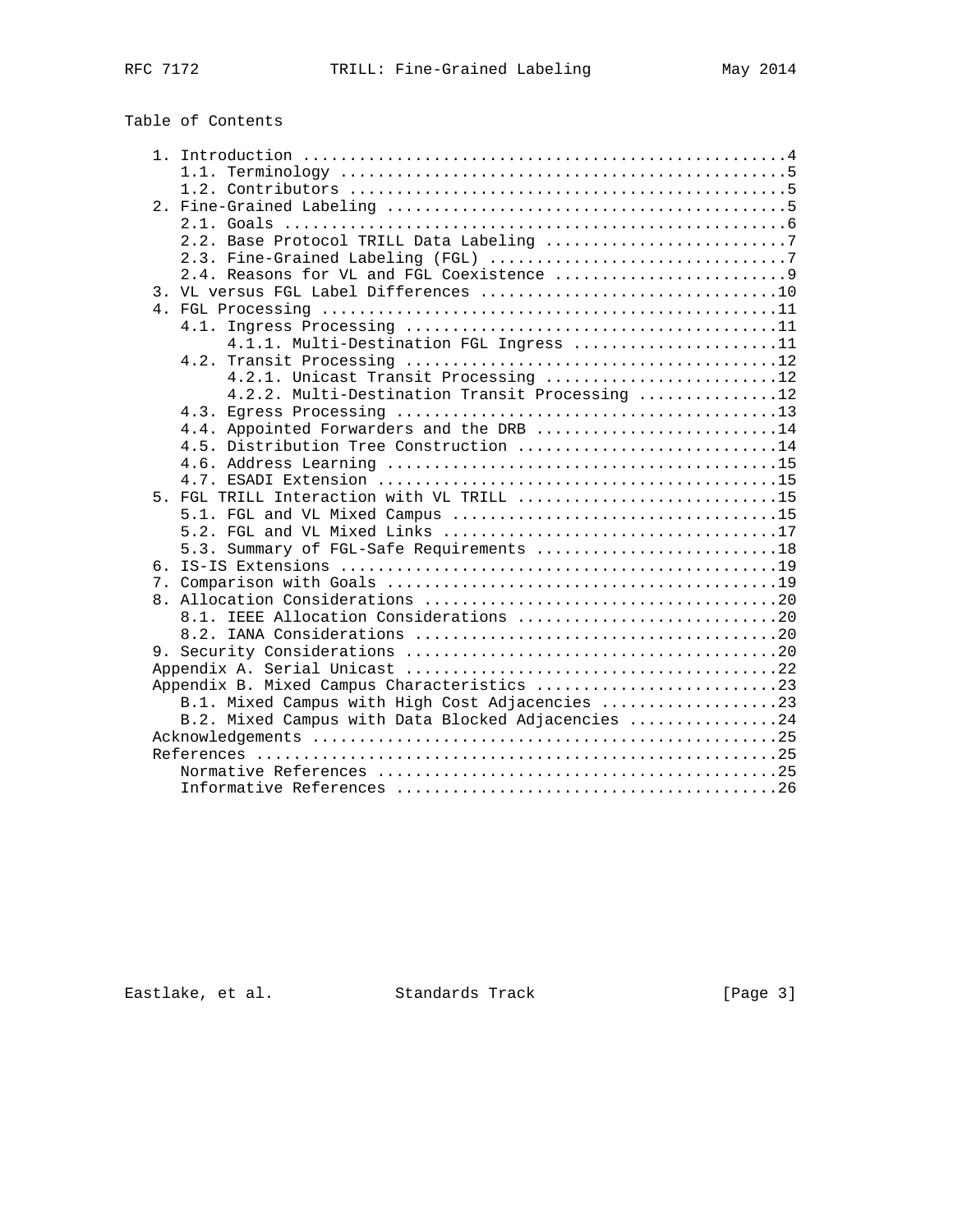# 1. Introduction

 The IETF has standardized the Transparent Interconnection of Lots of Links (TRILL) protocol [RFC6325], which provides a solution for least-cost transparent routing in multi-hop networks with arbitrary topologies and link technologies, using [IS-IS] [RFC6165] [RFC7176] link-state routing and a hop count. TRILL switches are sometimes called RBridges (Routing Bridges).

 The TRILL base protocol standard supports the labeling of TRILL Data packets with up to 4K IDs. However, there are applications that require a larger number of labels of data for configurable isolation based on different tenants, service instances, or the like. This document updates [RFC6325] by specifying optional extensions to the TRILL base protocol to safely accomplish this. These extensions, called fine-grained labeling, are primarily intended for use in large data centers, that is, those with more than 4K users requiring configurable data isolation from each other.

 This document describes a format for allowing a data label of 24 bits, known as a "fine-grained label", or FGL. It also describes coexistence and migration from current RBridges, known as "VL" (for "VLAN Labeled") RBridges, to TRILL switches that can support FGL ("Fine-Grained Labeled") packets. Because various VL implementations might handle FGL packets incorrectly, FGL packets cannot be introduced until either all VL RBridges are upgraded to what we will call "FGL-safe", which means that they will not "do anything bad" with FGL packets, or all FGL RBridges take special precautions on any port by which they are connected to a VL RBridge. FGL-safe requirements are summarized in Section 5.3.

 It is hoped that many RBridges can become FGL-safe through a software upgrade. VL RBridges and FGL-safe RBridges can coexist without any disruption to service, as long as no FGL packets are introduced.

 If all RBridges are upgraded to FGL-safe, FGL traffic can be successfully handled by the campus without any topology restrictions. The existence of FGL traffic is known to all FGL RBridges because some RBridge (say, RB3) that might source or sink FGL traffic will advertise interest in one or more fine-grained labels in its contribution to the link state (its LSP). If any VL RBridges remain at the point when any RBridge announces that it might source or sink FGL traffic, the adjacent FGL-safe RBridges MUST ensure that no FGL packets are forwarded to their VL RBridge neighbor(s). The details are specified in Section 5.1 below.

Eastlake, et al. Standards Track [Page 4]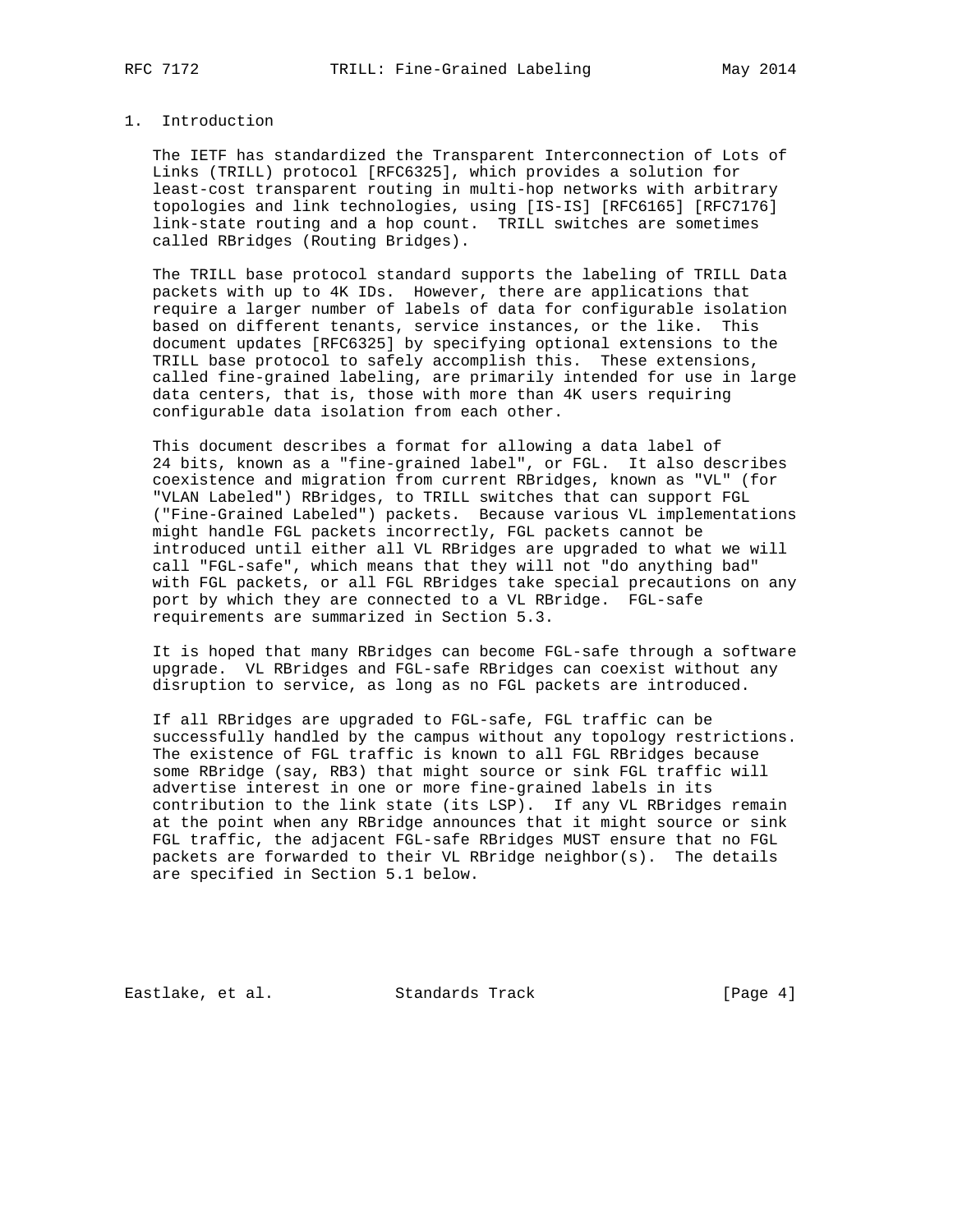#### 1.1. Terminology

 The terminology and acronyms of [RFC6325] are used in this document with the additions listed below.

- DEI Drop Eligibility Indicator [802.1Q].
- FGL Fine-Grained Labeling or Fine-Grained Labeled or Fine-Grained Label.
- FGL-edge An FGL TRILL switch advertising interest in an FGL label.
- FGL link A link where all of the attached TRILL switches are FGL.
- FGL-safe A TRILL switch that can safely be given an FGL data packet, as summarized in Section 5.3.

RBridge - Alternative name for a TRILL switch.

TRILL switch - Alternative name for an RBridge.

VL - VLAN Labeling or VLAN Labeled or VLAN Label.

- VL link A link where any one or more of the attached RBridges are VL.
- VL RBridge A TRILL switch that supports VL but is not FGL-safe.

 The key words "MUST", "MUST NOT", "REQUIRED", "SHALL", "SHALL NOT", "SHOULD", "SHOULD NOT", "RECOMMENDED", "MAY", and "OPTIONAL" in this document are to be interpreted as described in [RFC2119].

1.2. Contributors

Thanks for the contributions of the following:

Tissa Senevirathne and Jon Hudson

2. Fine-Grained Labeling

 The essence of Fine-Grained Labeling (FGL) is that (a) when frames are ingressed or created they may incorporate a data label from a set consisting of significantly more than 4K labels, (b) TRILL switch ports can be labeled with a set of such fine-grained data labels,

Eastlake, et al. Standards Track [Page 5]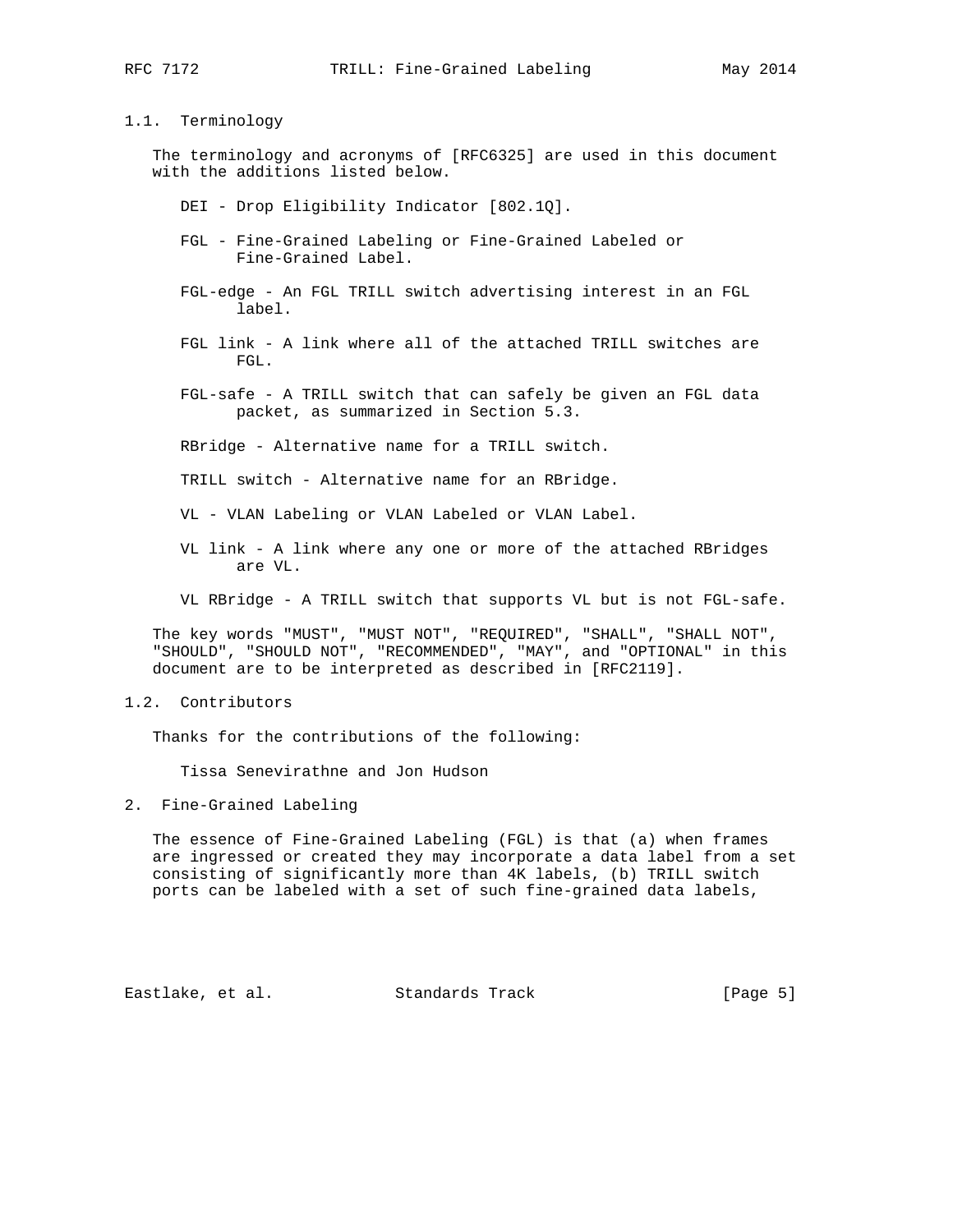and (c) an FGL TRILL Data packet cannot be egressed through a TRILL switch port unless its fine-grained label (FGL) matches one of the data labels of the port.

 Section 2.1 lists FGL goals. Section 2.2 briefly outlines the more coarse TRILL base protocol standard [RFC6325] data labeling. Section 2.3 outlines FGL for TRILL Data packets. Section 2.4 discusses VL and FGL coexistence.

2.1. Goals

 There are several goals that would be desirable for FGL TRILL. They are briefly described in the list below in approximate order by priority, with the most important first.

1. Fine-Grained

 Some networks have a large number of entities that need configurable isolation, whether those entities are independent customers, applications, or branches of a single endeavor or some combination of these or other entities. The labeling supported by [RFC6325] provides for only 2\*\*12 - 2 valid identifiers or labels (VLANs). A substantially larger number is required.

2. Silicon

 Fine-grained labeling (FGL) should, to the extent practical, use existing features, processing, and fields that are already supported in many fast path silicon implementations that support the TRILL base protocol.

3. Base RBridge Interoperation

 To support some incremental conversion scenarios, it is desirable that not all RBridges in a campus using FGL be required to be FGL aware. That is, it is desirable if RBridges not implementing the FGL features can exchange VL TRILL Data packets with FGL TRILL switches.

4. Alternate Priority

 Under some circumstances, it would be desirable for traffic from an attached non-TRILL network to be handled, while transiting a TRILL network, with a different priority from the priority of the original native frames. This could be accomplished by the ingress TRILL switch assigning a different priority to the FGL TRILL Data packet resulting from ingressing the native frames. The original priority should be restored on egress.

Eastlake, et al. Standards Track [Page 6]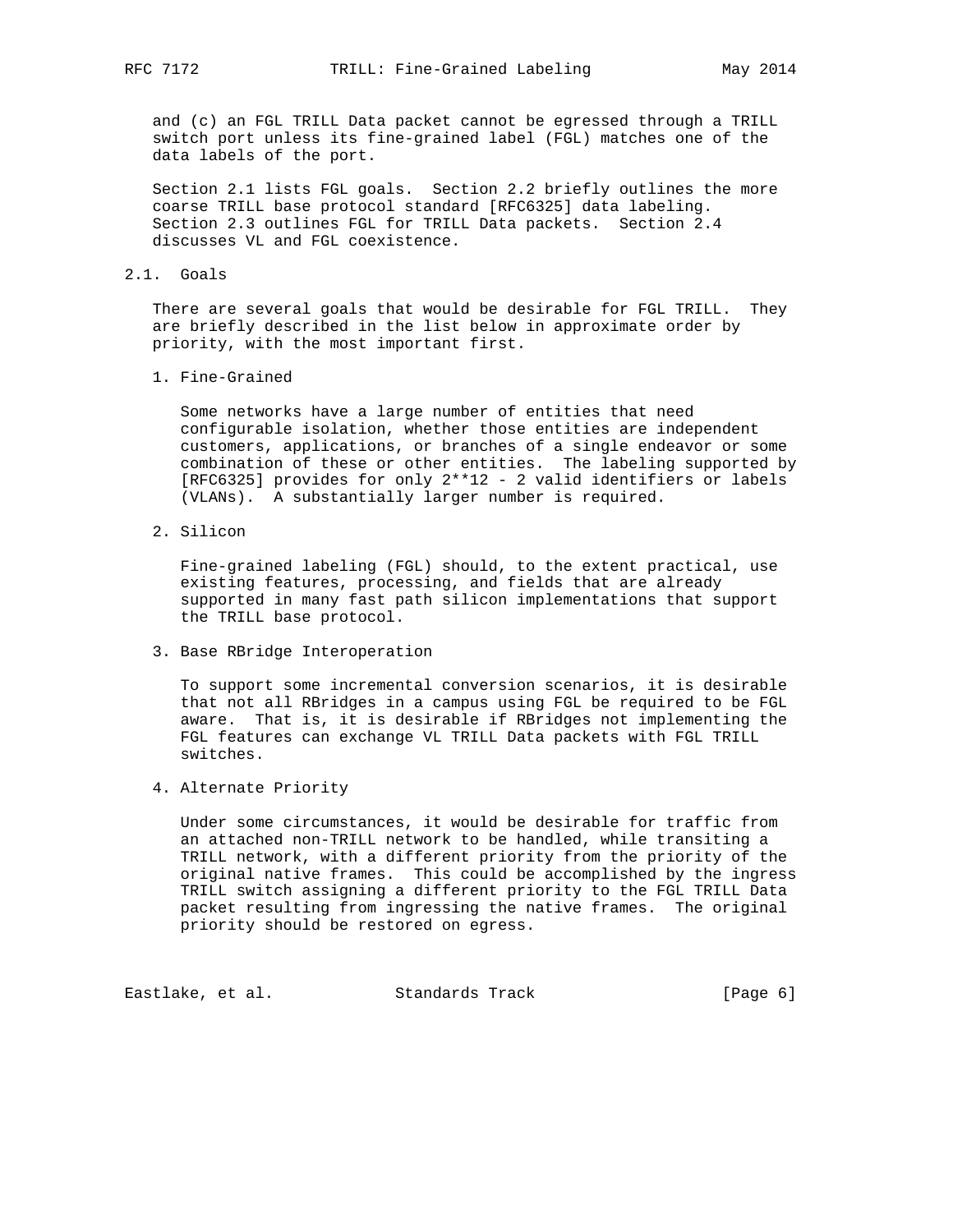# 2.2. Base Protocol TRILL Data Labeling

 This section provides a brief review of the [RFC6325] TRILL Data packet VL Labeling and changes the description of the TRILL Header by moving the point at which the TRILL Header ends. This change in description does not involve any change in the bits on the wire or in the behavior of VL TRILL switches.

VL TRILL Data packets have the structure shown below:



Figure 1: TRILL Data with VL

 In the base protocol as specified in [RFC6325], the 0x8100 value is always present and is followed by the Inner.VLAN field, which includes the 12-bit VL.

 FGL expands the variety of data labels available under the TRILL protocol to include a fine-grained label (FGL) with a 12-bit high order part and a 12-bit low order part. In this document, FGLs are denoted as  $\{(X,Y)\}$ , where X is the high order part and Y is the low order part of the FGL.

Eastlake, et al. Standards Track [Page 7]

<sup>2.3.</sup> Fine-Grained Labeling (FGL)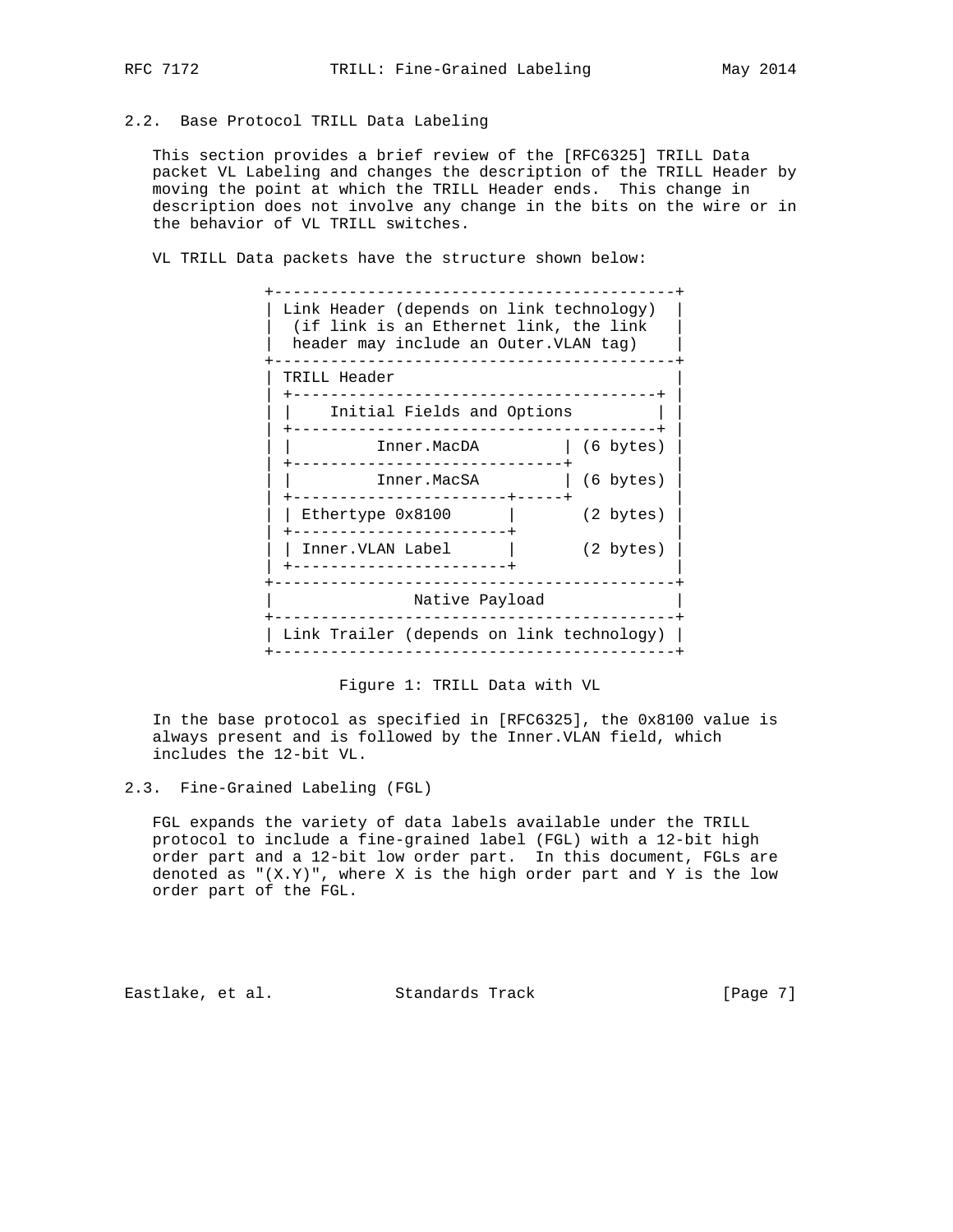FGL TRILL Data packets have the structure shown below.



#### Figure 2: TRILL Data with FGL

 For FGL packets, the inner Media Access Control (MAC) address fields are followed by the FGL information using 0x893B. There MUST be two occurrences of 0x893B, as shown. Should a TRILL switch processing an FGL TRILL Data packet notice that the second occurrence is actually some other value, it MUST discard the packet. (A TRILL switch transiting a TRILL Data packet is not required to examine any fields past the initial fixed fields and options, although it may do so to support Equal-Cost Multi-Path (ECMP) or distribution tree pruning.)

Eastlake, et al. Standards Track [Page 8]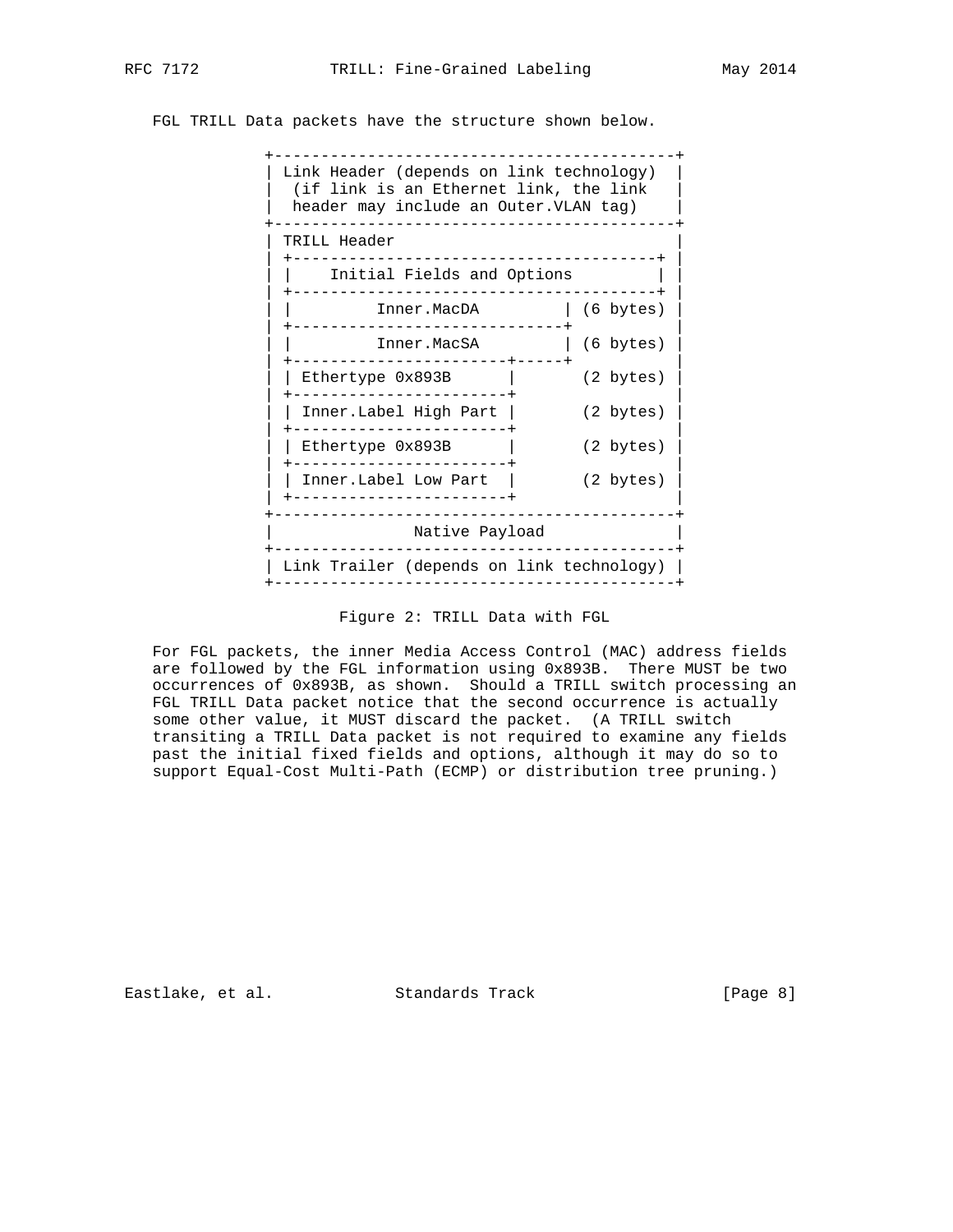The two bytes following each 0x893B have, in their low order 12 bits, fine-grained label information. The upper 4 bits of those two bytes are used for a 3-bit priority field and one Drop Eligibility Indicator (DEI) bit as shown below.

|  | 0 1 2 3 4 5 6 7 8 9 10 11 12 13 14 15 |  |  |  |  |  |  |  |
|--|---------------------------------------|--|--|--|--|--|--|--|
|  |                                       |  |  |  |  |  |  |  |
|  | priority DEI  label information       |  |  |  |  |  |  |  |
|  |                                       |  |  |  |  |  |  |  |

#### Figure 3: FGL Part Data Structure

 The priority field of the Inner.Label High Part is the priority used for frame transport across the TRILL campus from ingress to egress. The label bits in the Inner.Label High Part are the high order part of the FGL, and those bits in the Inner.Label Low Part are the low order part of the FGL. The priority field of the Inner.Label Low Part is remembered from the data frame as ingressed and is restored on egress.

 The appropriate FGL value for an ingressed or locally originated native frame is determined by the ingress TRILL switch port as specified in Section 4.1.

2.4. Reasons for VL and FGL Coexistence

 For several reasons, as listed below, it is desirable for FGL TRILL switches to be able to handle both FGL and VL TRILL Data packets.

- o Continued support of VL packets means that, by taking the precautions specified herein, in many cases such arrangements as VL TRILL switches easily exchanging VL packets through a core of FGL TRILL switches are possible.
- o Due to the way TRILL works, it may be desirable to have a maintenance VLAN or FGL [RFC7174] in which all TRILL switches in the campus indicate interest. It will be simpler to use the same type of label for all TRILL switches for this purpose. That implies using VL if there might be any VL TRILL switches in the campus.
- o If a campus is being upgraded from VL to FGL, continued support of VL allows long-term support of edges labeled as VL.

Eastlake, et al. Standards Track [Page 9]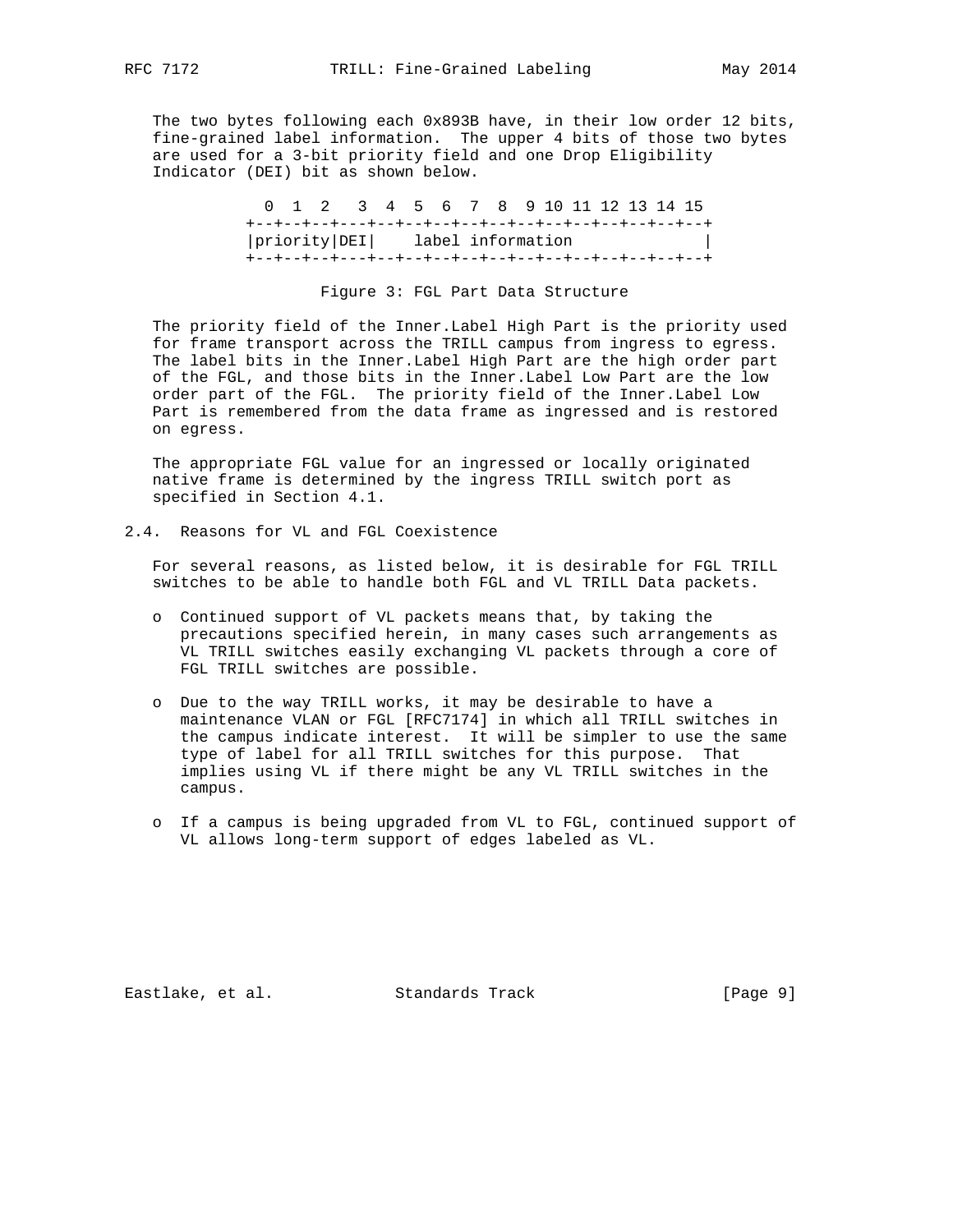# 3. VL versus FGL Label Differences

 There are differences between the semantics across a TRILL campus for TRILL Data packets that are data labeled with VL and FGL.

 With VL, data label IDs have the same meaning throughout the campus and are from the same label space as the C-VLAN IDs used on Ethernet links to end stations.

 The larger FGL data label space is a different space from the VL data label space. For ports configured for FGL, the C-VLAN on an ingressed native frame is stripped and mapped to the FGL data label space with a potentially different mapping for each port. A similar FGL-to-C-VLAN mapping occurs per port on egress. Thus, for ports configured for FGL, the native frame C-VLAN on one link corresponding to an FGL can be different from the native frame C-VLAN corresponding to that same FGL on a different link elsewhere in the campus or even a different link attached to the same TRILL switch. The FGL label space is flat and does not hierarchically encode any particular number of native frame C-VLAN bits or the like. FGLs appear only inside TRILL Data packets after the inner MAC addresses.

 It is the responsibility of the network manager to properly configure the TRILL switches in the campus to obtain the desired mappings. Such configuration is expected to be automatic in many cases, based on configuration databases and orchestration systems.

 With FGL TRILL switches, many things remain the same because an FGL can appear only as the Inner.Label inside a TRILL Data packet. As such, only TRILL-aware devices will see a fine-grained label. The Outer.VLAN that may appear on native frames and that may appear on TRILL Data packets if they are on an Ethernet link can only be a C-VLAN tag. Thus, ports of FGL TRILL switches, up through the usual VLAN and priority processing, act as they do for VL TRILL switches: TRILL switch ports provide a C-VLAN ID for an incoming frame and accept a C-VLAN ID for a frame being queued for output. Appointed Forwarders [RFC6439] on a link are still appointed for a C-VLAN. The Designated VLAN for an Ethernet link is still a C-VLAN.

 FGL TRILL switches have capabilities that are a superset of those for VL TRILL switches. FGL TRILL switch ports can be configured for FGL or VL, with VL being the default. As with a base protocol [RFC6325] TRILL switch, an unconfigured FGL TRILL switch port reports an untagged frame it receives as being in VLAN 1.

Eastlake, et al. Standards Track [Page 10]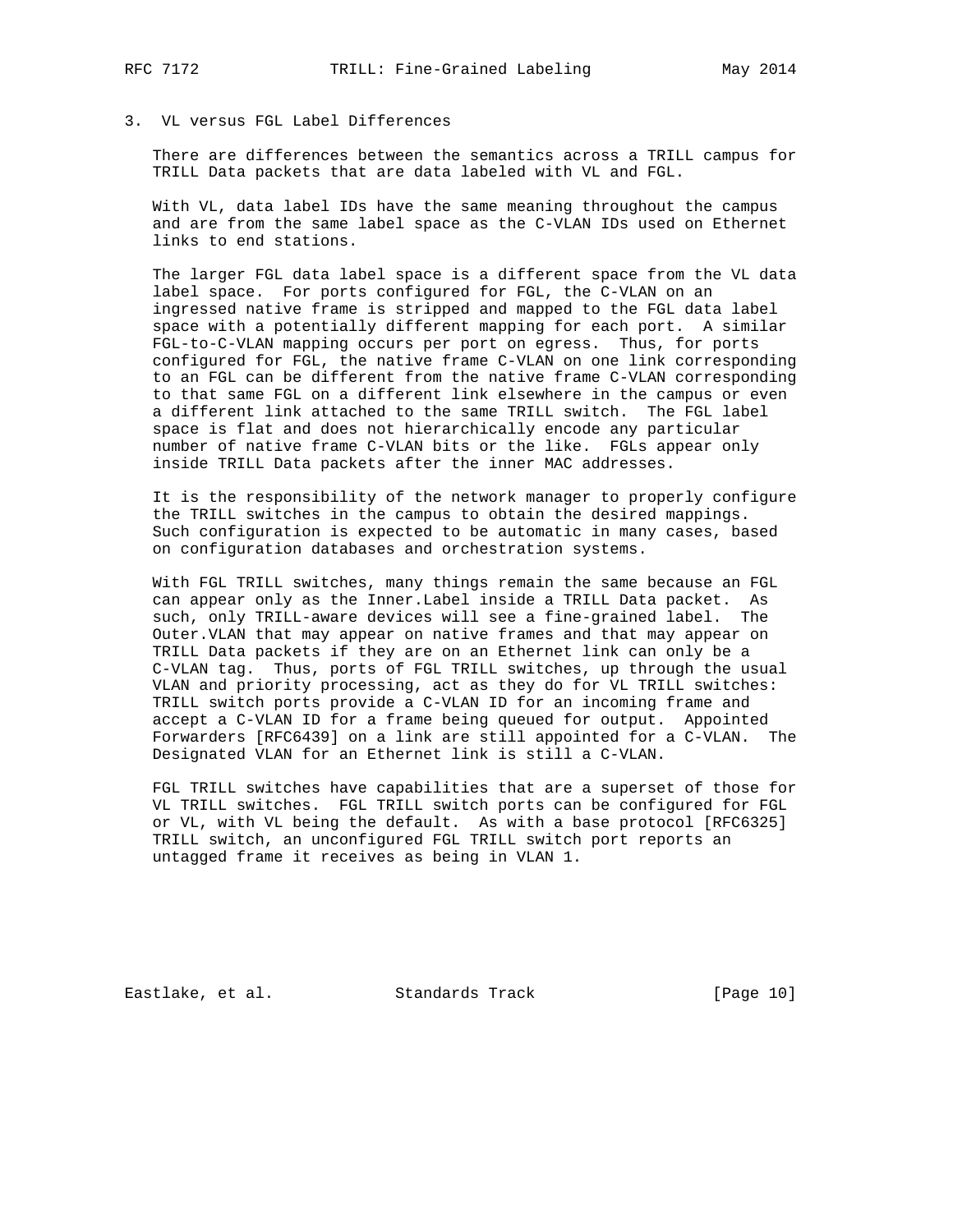#### 4. FGL Processing

 This section specifies ingress, transit, egress, and other processing details for FGL TRILL switches. A transit or egress FGL TRILL switch determines that a TRILL Data packet is FGL by detecting that the Inner.MacSA is followed by 0x893B.

### 4.1. Ingress Processing

 FGL-edge TRILL switch ports are configurable to ingress native frames as FGL. Any port not so configured performs the previously specified [RFC6325] VL ingress processing on native frames resulting in a VL TRILL Data packet. (There is no change in Appointed Forwarder logic (see Section 4.4).) An FGL-safe TRILL switch may have only VL ports, in which case it is not required to support the capabilities for FGL ingress described in this section.

 FGL-edge TRILL switches support configurable per-port mapping from the C-VLAN of a native frame, as reported by the ingress port, to an FGL. FGL TRILL switches MAY support other methods to determine the FGL of an incoming native frame, such as methods based on the protocol of the native frame or based on local knowledge.

 The FGL ingress process MUST copy the priority and DEI (Drop Eligibility Indicator) associated with an ingressed native frame to the upper 4 bits of the Inner.Label Low Order part. It SHOULD also associate a possibly different mapped priority and DEI with an ingressed frame, but a TRILL switch might not be able to do so because of implementation limitations. The mapped priority is placed in the Inner.Label High Part. If such mapping is not supported, then the original priority and DEI MUST be placed in the Inner.Label High Part.

# 4.1.1. Multi-Destination FGL Ingress

 If a native frame that has a broadcast, multicast, or unknown MAC destination address is FGL ingressed, it MUST be handled in one of the following two ways. The choice of which method to use can vary from frame to frame, at the choice of the ingress TRILL switch.

 1. Ingress as a TRILL multi-destination data packet (TRILL Header M bit = 1) on a distribution tree rooted at a nickname held by an FGL RBridge or by the pseudonode of an FGL link. FGL TRILL Data packets MUST NOT be sent on a tree rooted at a nickname held by a VL TRILL switch or by the pseudonode of a VL link.

Eastlake, et al. Standards Track [Page 11]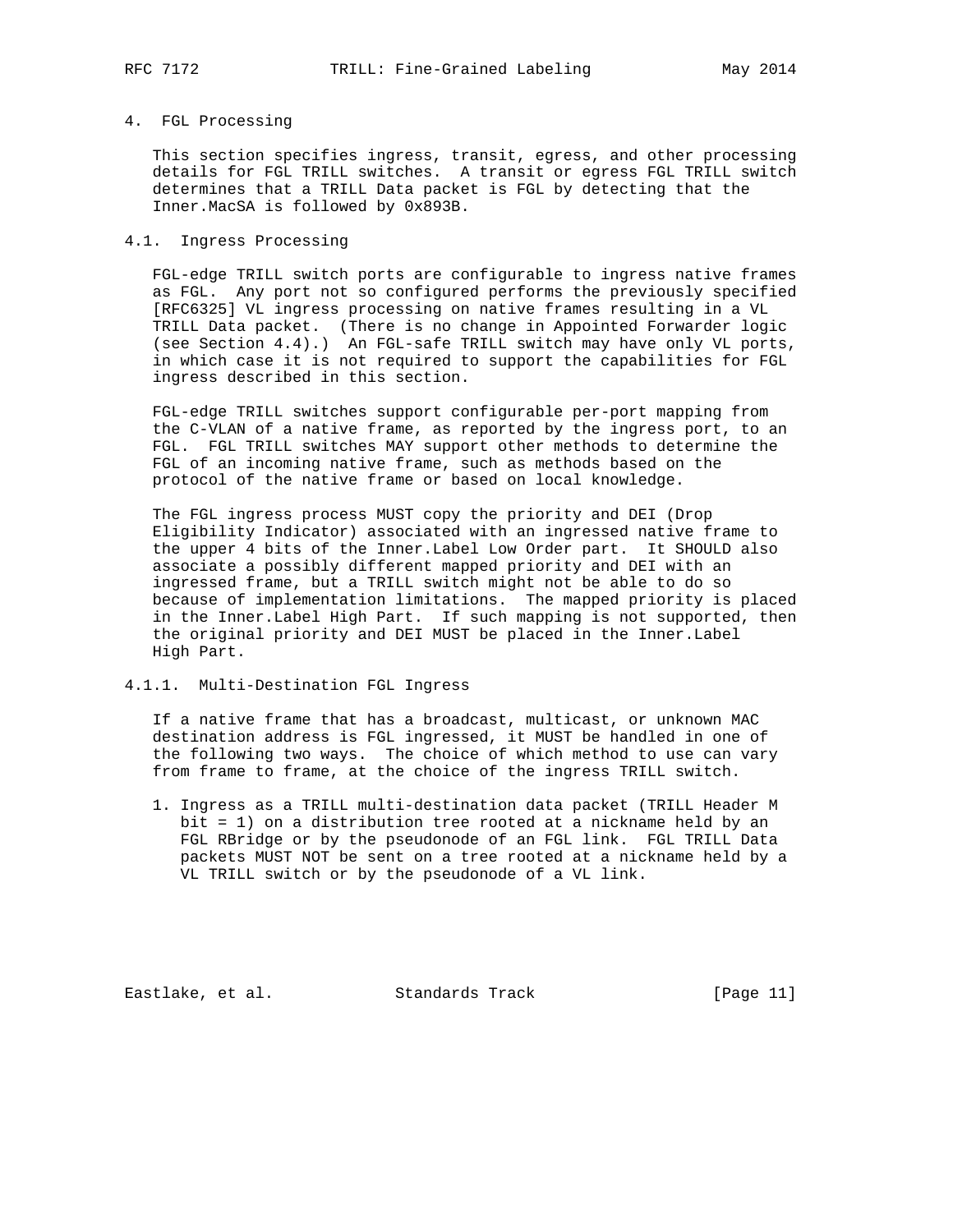2. Serially TRILL unicast the ingressed frame to the relevant egress TRILL switches by using a known unicast TRILL Header (M bit = 0). An FGL ingress TRILL switch SHOULD unicast a multi-destination TRILL Data packet if there is only one relevant egress FGL TRILL switch. The relevant egress TRILL switches are determined by starting with those announcing interest in the frame's (X.Y) label. That set SHOULD be further filtered based on multicast listener and multicast router attachment LSP announcements if the native frame was a multicast frame.

 Using a TRILL unicast header for a multi-destination frame when it has only one actual destination RBridge almost always improves traffic spreading and decreases latency as discussed in Appendix A. How to decide whether to use a distribution tree or serial unicast for a multi-destination TRILL Data packet that has more than one destination TRILL switch is beyond the scope of this document.

4.2. Transit Processing

 Any FGL TRILL switch MUST be capable of TRILL Data packet transit processing. Such processing is fairly straightforward as described in Section 4.2.1 for known unicast TRILL Data packets and in Section 4.2.2 for multi-destination TRILL Data packets.

4.2.1. Unicast Transit Processing

 There is very little change in TRILL Data packet unicast transit processing. A transit TRILL switch forwards any unicast TRILL Data packet to the next hop towards the egress TRILL switch as specified in the TRILL Header. All transit TRILL switches MUST take the priority and DEI used to forward a packet from the Inner.VLAN label or the FGL Inner.Label High Part. These bits are in the same place in the packet.

 An FGL TRILL switch MUST properly distinguish flows if it provides ECMP for unicast FGL TRILL Data packets.

4.2.2. Multi-Destination Transit Processing

 Multi-destination TRILL Data packets are forwarded on a distribution tree selected by the ingress TRILL switch, except that an FGL ingress TRILL switch MAY TRILL unicast such a frame to all relevant egress TRILL switches, all as described in Section 4.1. The distribution trees do not distinguish between FGL and VL multi-destination packets, except in pruning behavior if they provide pruning. There is no change in the Reverse Path Forwarding Check.

Eastlake, et al. Standards Track [Page 12]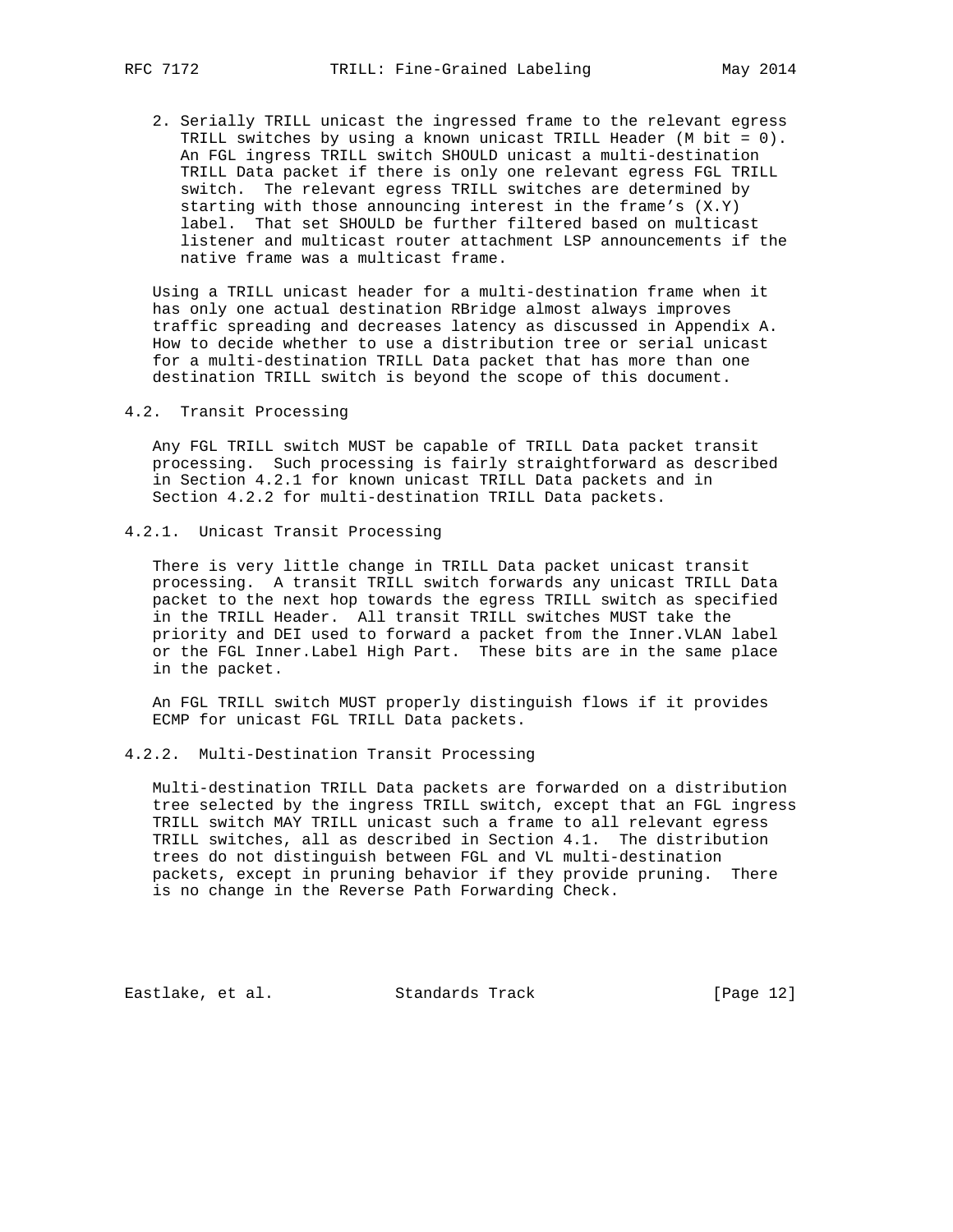An FGL TRILL switch (say, RB1) having an FGL multi-destination frame for label (X.Y) to forward on a distribution tree SHOULD prune that tree based on whether there are any TRILL switches on a tree branch that are advertising connectivity to label (X.Y). In addition, RB1 SHOULD prune multicast frames based on reported multicast listener and multicast router attachment in (X.Y).

 Pruning is an optimization. If a transit TRILL switch does less pruning than it could, there may be greater link utilization than strictly necessary but the campus will still operate correctly. A transit TRILL switch MAY prune based on an arbitrary subset of the bits in the FGL label, for example, only the High Part or only the Low Part of the label.

4.3. Egress Processing

 Egress processing is generally the reverse of ingress progressing described in Section 4.1. An FGL-safe TRILL switch may have only VL ports, in which case it is not required to support the capabilities for FGL egress described in this section.

 An FGL-edge TRILL switch MUST be able to convert, in a configurable fashion, from the FGL in an FGL TRILL Data packet it is egressing to the C-VLAN ID for the resulting native frame with different mappings on a per-port basis. The priority and DEI of the egressed native frame are taken from the Inner.Label Low Order Part. A port MAY be configured to strip output VLAN tagging.

 It is the responsibility of the network manager to properly configure the TRILL switches in the campus to obtain the desired mappings.

FGL egress is similar to VL egress, as follows:

- 1. If the Inner.MacDA is All-Egress-RBridges, special processing applies, based on the payload Ethertype (for example, End-Station Address Distribution Information (ESADI) [RFC6325] or RBridge Channel [RFC7178]), and if the payload Ethertype is unknown, the packet is discarded. If the Inner.MacDA is not All-Egress-RBridges, then either item 2 or item 3 below applies, as appropriate.
- 2. A known unicast FGL TRILL Data packet (TRILL Header M bit = 0) with a unicast Inner.MacDA is egressed to the FGL port or ports matching its FGL and Inner.MacDA. If there are no such ports, it is flooded out of all FGL ports that have its FGL, except any ports for which the TRILL switch has knowledge that the frame's Inner.MacDA cannot be present on the link out of that port.

Eastlake, et al. Standards Track [Page 13]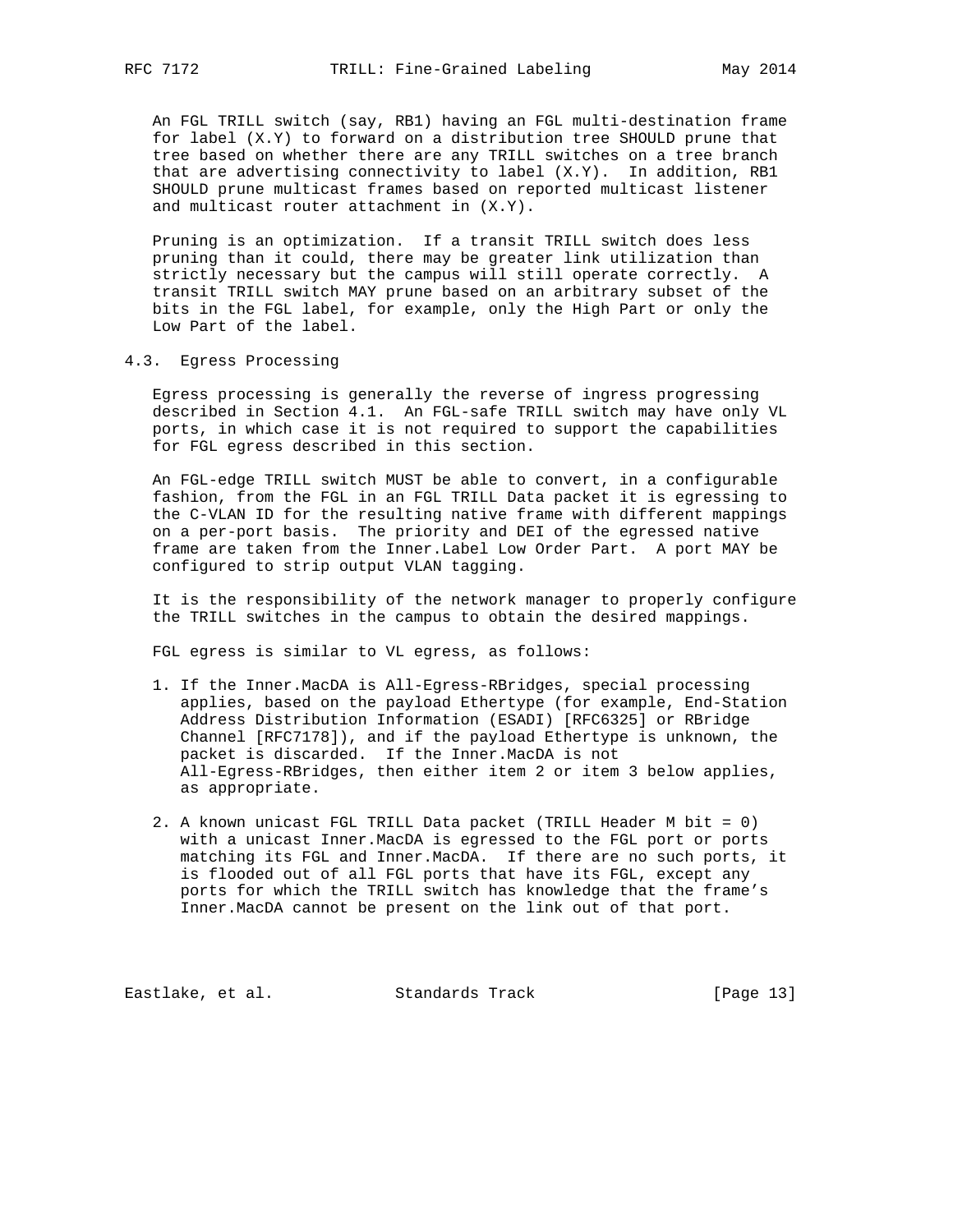3. A multi-destination FGL TRILL Data packet is decapsulated and flooded out of all ports that have its FGL, subject to multicast pruning. The same processing applies to a unicast FGL TRILL Data packet with a broadcast or multicast Inner.MacDA that might be received due to serial unicast.

 An FGL TRILL switch MUST NOT egress an FGL packet with label (X.Y) to any port not configured with that FGL, even if the port is configured to egress VL packets in VLAN X.

 FGL TRILL switches MUST accept multi-destination TRILL Data packets that are sent to them as TRILL unicast packets (packets with the TRILL Header M bit set to 0). They locally egress such packets, if appropriate, but MUST NOT forward them (other than egressing them as native frames on their local links).

4.4. Appointed Forwarders and the DRB

 There is no change in adjacency [RFC7177], DRB (Designated RBridge) election, or Appointed Forwarder logic [RFC6439] on a link, regardless of whether some or all the ports on the link are for FGL TRILL switches, with one exception: implementations SHOULD provide that their default priority for a VL RBridge port to be the DRB is less than their default priority for an FGL RBridge to be the DRB. This will assure that, in the unconfigured case, an FGL RBridge will be elected DRB when using that implementation.

#### 4.5. Distribution Tree Construction

 All distribution trees are calculated as provided for in the TRILL base protocol standard [RFC6325] as updated by [RFC7180], with the exception that the default tree root priority for a nickname held by an FGL TRILL switch or an FGL link pseudonode is 0x9000. As a result, they will be chosen in preference to VL nicknames in the absence of configuration. If distribution tree roots are configured, there MUST be at least one tree rooted at a nickname held by an FGL TRILL switch or by an FGL link pseudonode. If distribution tree roots are misconfigured so there would not be such a tree, then the highest priority FGL nickname to be a tree root is used to construct an additional tree, regardless of configuration. (VL TRILL switches will not know about this additional distribution tree but, through the use of Step (A) or (B) in Section 5.1, no VL TRILL switch should ever receive a multi-destination TRILL Data packet using this additional tree.)

Eastlake, et al. Standards Track [Page 14]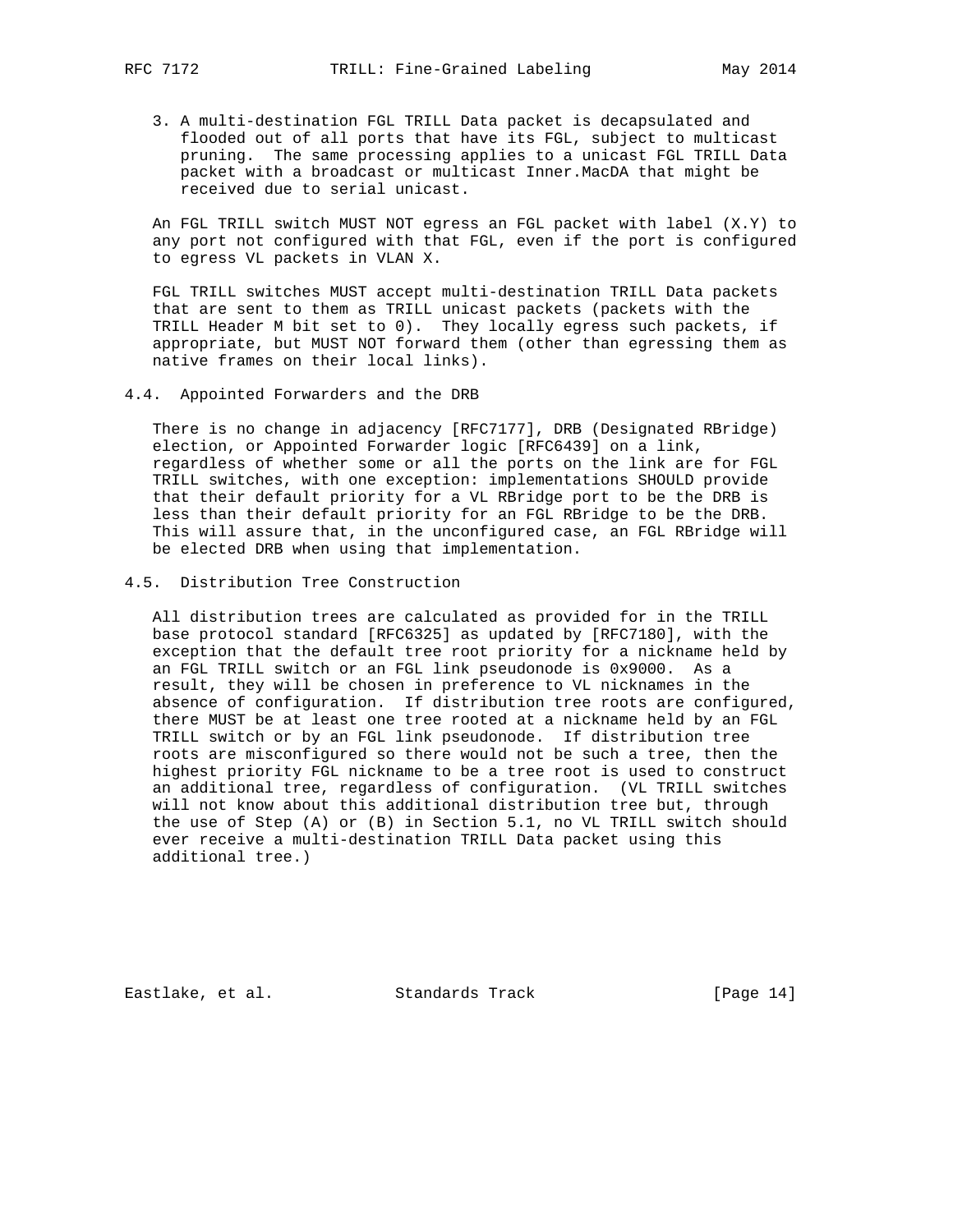#### 4.6. Address Learning

 An FGL TRILL switch learns addresses from the data plane on ports configured for FGL based on the fine-grained label rather than the native frame's VLAN. Addresses learned from ingressed native frames on FGL ports are logically represented by { MAC address, FGL, port, confidence, timer }, while remote addresses learned from egressing FGL packets are logically represented by { MAC address, FGL, remote TRILL switch nickname, confidence, timer }.

### 4.7. ESADI Extension

 The TRILL ESADI (End-Station Address Distribution Information) protocol is specified in [RFC6325] as optionally transmitting MAC address connection information through TRILL Data packets between participating TRILL switches over the virtual link provided by the TRILL multi-destination packet distribution mechanism. In [RFC6325], the VL to which an ESADI packet applies is indicated only by the Inner.VLAN label, and no indication of that VL is allowed within the ESADI payload.

 ESADI is extended to support FGL by providing for the indication of the FGL to which an ESADI packet applies only in the Inner.Label of that packet, and no indication of that FGL is allowed within the ESADI payload.

5. FGL TRILL Interaction with VL TRILL

 This section discusses mixing FGL-safe and VL TRILL switches in a campus. It does not apply if the campus is entirely FGL-safe or if there are no FGL-edges. Section 5.1 specifies what behaviors are needed to render such mixed campuses safe. See also Appendix B for a discussion of campus characteristics when these behaviors are in use. Section 5.2 gives details of link-local mixed behavior.

 It is best, if possible, for VL TRILL switches to be upgraded to FGL-safe before introducing FGL-edges (and therefore FGL data packets).

5.1. FGL and VL Mixed Campus

 By definition, it is not possible for VL TRILL switches to safely handle FGL traffic, even if the VL TRILL switch is only acting in the transit capacity. If a TRILL switch can safely transit FGL TRILL Data packets, then it qualifies as FGL-safe but will still be assumed to be VL until it advertises in its LSP that it is FGL-safe.

Eastlake, et al. Standards Track [Page 15]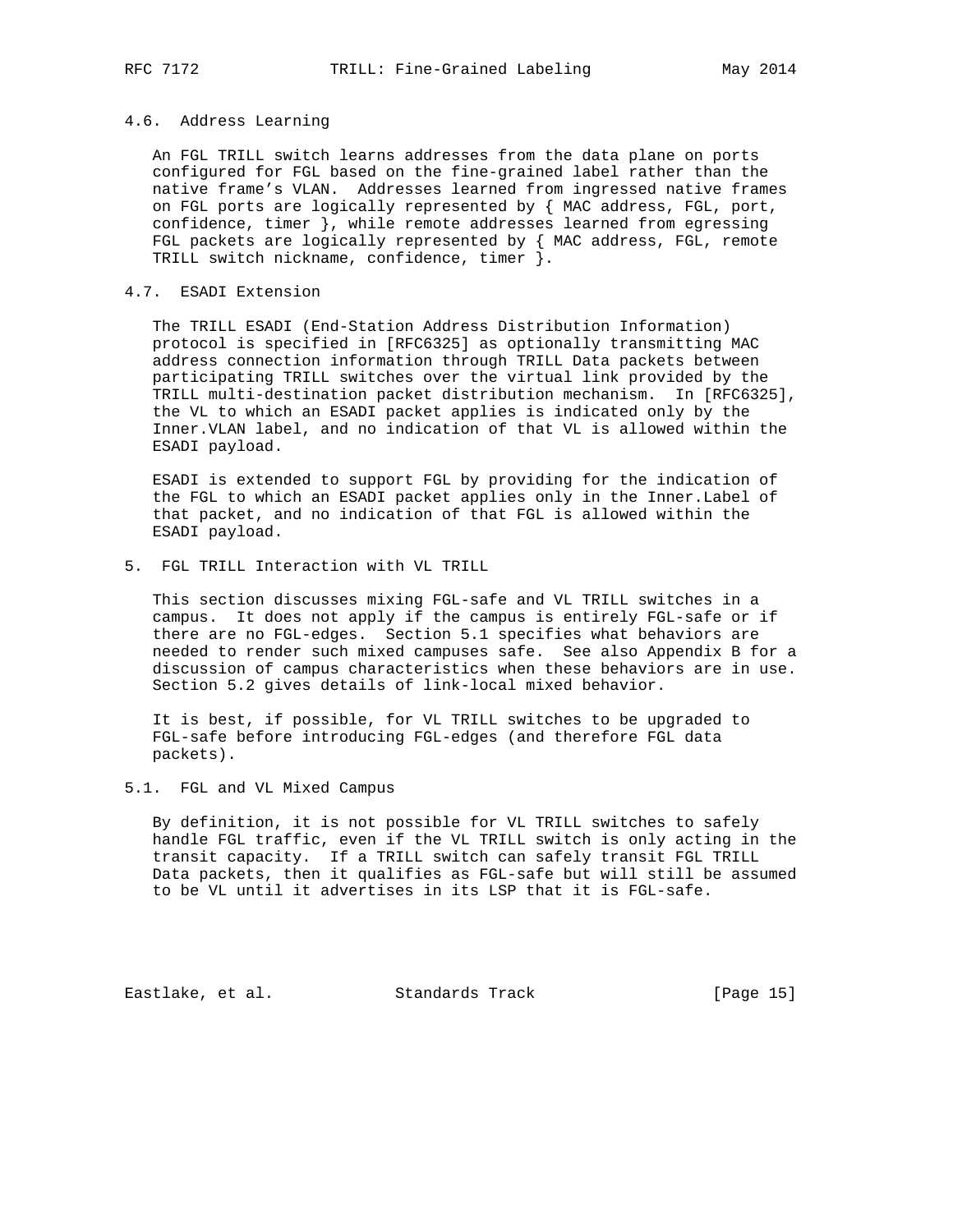VL frames are required to have 0x8100 at the beginning of the data label, where FGL frames have 0x893B. VL TRILL switches conformant to [RFC6325] should discard frames with this new value after the inner MAC addresses. However, if they do not discard such frames, they could be confused and egress them into the wrong VLAN (see Section 9 below) or persistently reorder them due to miscomputing flows for ECMP, or they could improperly prune their distribution if they are multi-destination so that they would fail to reach some intended destinations. Such difficulties are avoided by taking all practical steps to minimize the chance of a VL TRILL switch handling an FGL TRILL Data packet. These steps are specified below.

 FGL-safe switches will report their FGL capability in LSPs. Thus, FGL-safe TRILL switches (and any management system with access to the link-state database) will be able to detect the existence of TRILL switches in the campus that do not support FGL.

 Once a TRILL switch advertises an FGL-edge, any FGL-safe TRILL switch (RB1 in this discussion) that observes, on one of its ports, a VL RBridge on the link out of that port, MUST take Step (A) or (B) below for that port and also take Step (C) further below. ("Observes" means that it has an adjacency to the VL TRILL switch that is in any state other than Down [RFC7177] and holds an LSP fragment zero for it, showing that it is not FGL-safe.) Finally, for there to be full FGL connectivity, the campus topology must be such that all FGL TRILL switches are reachable from all other FGL TRILL switches without going through a VL TRILL switch.

- (A) If RB1 can discard any FGL TRILL Data packet that would be output through a port where it observes a VL RBridge, while allowing the output of VL TRILL Data packets through that port, then
	- A1. RB1 MUST so discard all FGL TRILL Data output packets that would otherwise be output through the port, and
	- A2. For all adjacencies out of that port (even adjacencies to other FGL RBridges or a pseudonode) in the Report state [RFC7177], RB1 MUST report that adjacency cost as 2\*\*23 greater than it would have otherwise reported, but not more than 2\*\*24 - 2 (the highest link cost still usable in least cost path calculations and distribution tree construction). This assures that if any path through FGL-safe TRILL switches exists, such a path will be computed.
- (B) If RB1 cannot discard any FGL TRILL Data packet that would be output through a port where it observes a VL RBridge while allowing VL TRILL Data packets, then RB1 MUST, for all adjacencies out of that port (even adjacencies to other FGL-safe

Eastlake, et al. Standards Track [Page 16]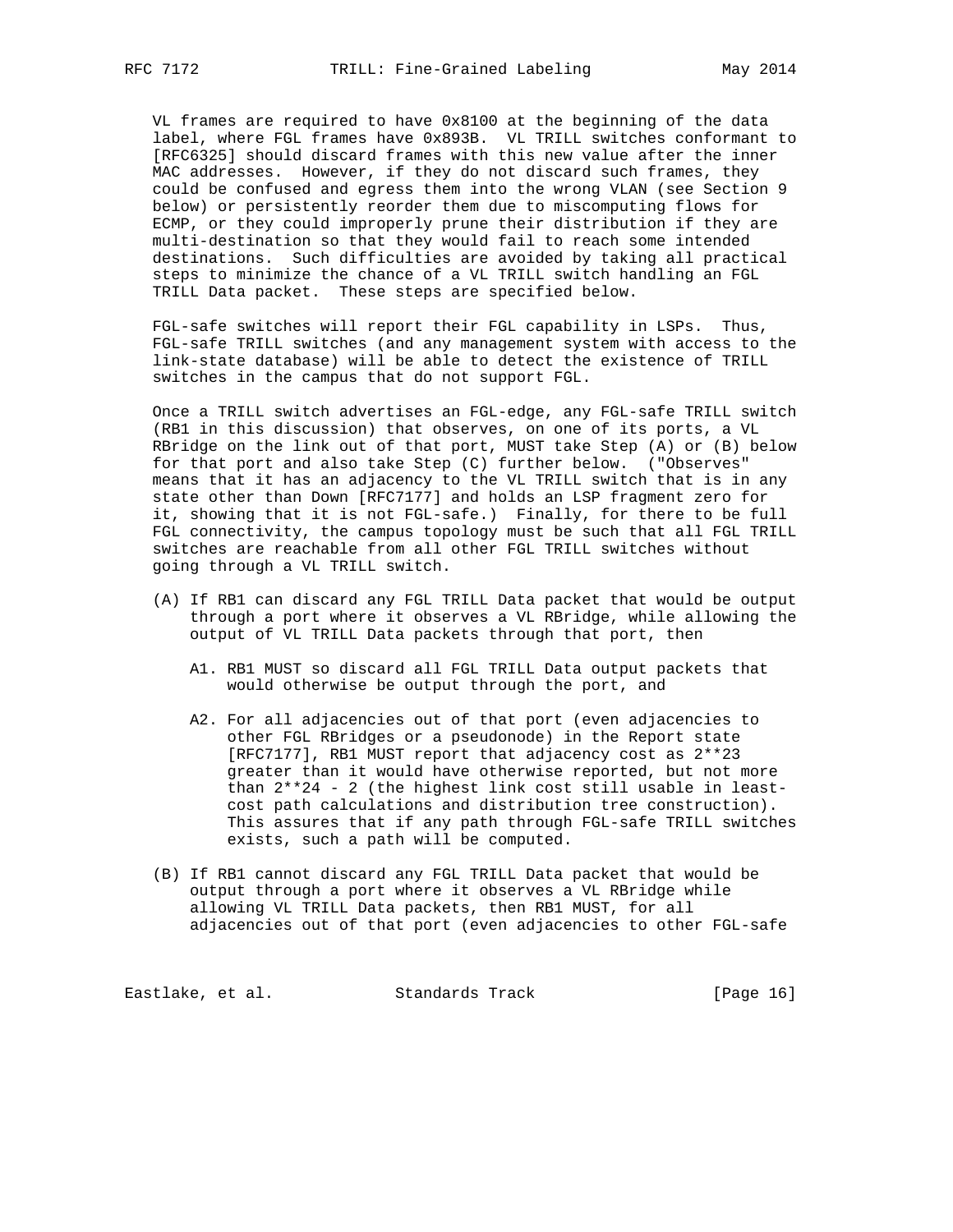RBridges or a pseudonode) in the Report state [RFC7177], report the adjacency cost as 2\*\*24 - 1. As specified in IS-IS [RFC5305], that cost will stop the adjacency from being used in least-cost path calculations, including distribution tree construction (see Section 2.1 of [RFC7180]) but will still leave it visible in the topology and usable, for example, by any traffic engineered path mechanism.

 (C) The roots for all distribution trees used for FGL TRILL Data packets must be nicknames held by an FGL-safe TRILL switch or by a pseudonode representing an FGL link. As provided in Section 4.5, there will always be such a distribution tree.

 Using the increased adjacency cost specified in part A2 of Step (A) above, VL links will be avoided unless no other path is available for typical data center link speeds using the default link cost determination method specified in Item 1 of Section 4.2.4.4 of [RFC6325]. However, if links have low speed (such as about 100 megabits/second or less) or some non-default method is used for determining link costs, then link costs MUST be adjusted such that no adjacency between FGL-safe TRILL switches has a cost greater than 200,000.

 To summarize, for a mixed TRILL campus to be safe once FGL-edges are introduced, it is essential that the steps above be followed by FGL-safe RBridges, to ensure that paths between such RBridges do not include VL RBridges, and to ensure that FGL packets are never forwarded to VL RBridges. That is, all FGL-safe switches MUST do Step (A) or (B) for any port out of which they observe a VL RBridge neighbor. Also, for full FGL connectivity, all FGL-safe TRILL switches MUST do Step (C) and be connected in a single FGL contiguous area.

#### 5.2. FGL and VL Mixed Links

 The usual DRB election operates on a link with mixed FGL and VL ports. If an FGL TRILL switch port is a DRB, it can handle all native traffic. It MUST appoint only other FGL TRILL switch ports as Appointed Forwarder for any VLANs that are to be mapped to FGL.

 For VLANs that are not being mapped to FGL, if Step (A) is being followed (see Section 5.1), it can appoint either a VL or FGL TRILL switch for a VLAN on the link to be handled by a VL. If Step (B) is being followed, an FGL DRB MUST only appoint FGL Appointed Forwarders, so that all end stations will get service to the FGL campus. If a VL RBridge is a DRB, it will not understand that FGL TRILL switch ports are different. To the extent that Step (B) is in effect and a VL DRB handles native frames or appoints other VL TRILL

Eastlake, et al. Standards Track [Page 17]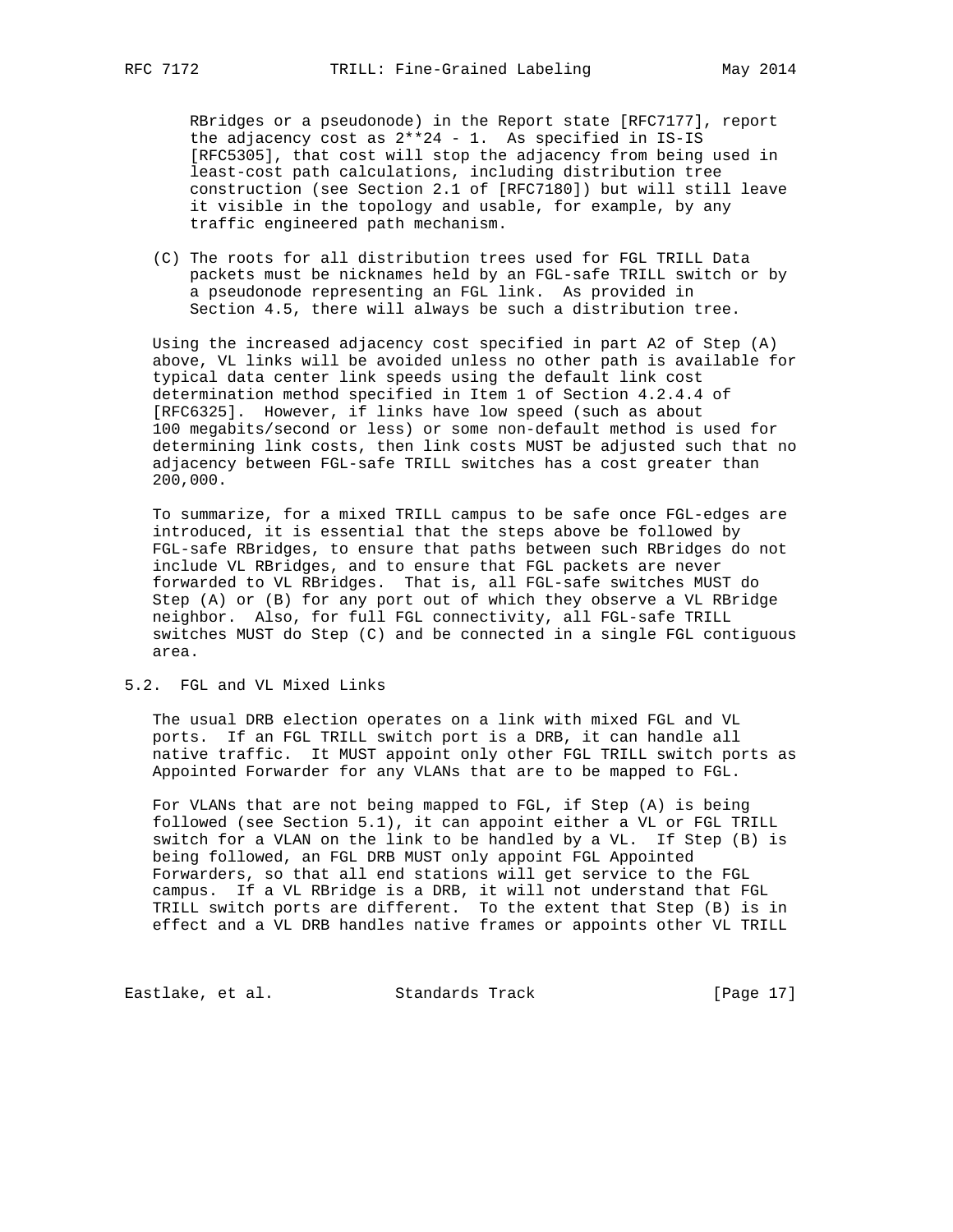switch ports on a link to handle native frames for one or more VLANs, the end stations sending and receiving those native frames may be isolated from the FGL campus. When a VL DRB happens to appoint an FGL port as Appointed Forwarder for one or more VLANs, the end stations sending and receiving native frames in those VLANs will get service to the FGL campus.

5.3. Summary of FGL-Safe Requirements

 The list below summarizes the requirements for a TRILL switch to be FGL-safe.

- 1. For both unicast and multi-destination data, RB1 MUST NOT forward an FGL packet to a VL neighbor RB2. This is accomplished as specified in Section 5.1.
- 2. For both unicast and multi-destination data, RB1 MUST NOT egress a packet onto a link that does not belong in that FGL.
- 3. For unicast data, RB1 must forward the FGL packet properly to the egress nickname in the TRILL Header. This means that it MUST NOT delete the packet because of not having the expected VLAN tag, it MUST NOT insert a VLAN tag, and it MUST NOT misclassify a flow so as to persistently misorder packets, because the TRILL fields are now 4 bytes longer than in VL TRILL packets.
- 4. For multi-destination data, RB1 must forward the packet properly along the specified tree. This means that RB1 MUST NOT falsely prune the packet. RB1 is allowed not to prune at all, but it MUST NOT prevent an FGL packet from reaching all the links with that FGL by incorrectly refusing to forward the FGL packet along a branch in the tree.
- 5. RB1 must advertise, in its LSP, that it is FGL-safe.

 Point 1 above, for a TRILL switch to correctly support ECMP, and point 2, for a TRILL switch to correctly prune distribution trees, require that the TRILL switch properly recognize and distinguish between the two Ethertypes that can occur immediately after the Inner.MacSA in a TRILL Data packet.

Eastlake, et al. Standards Track [Page 18]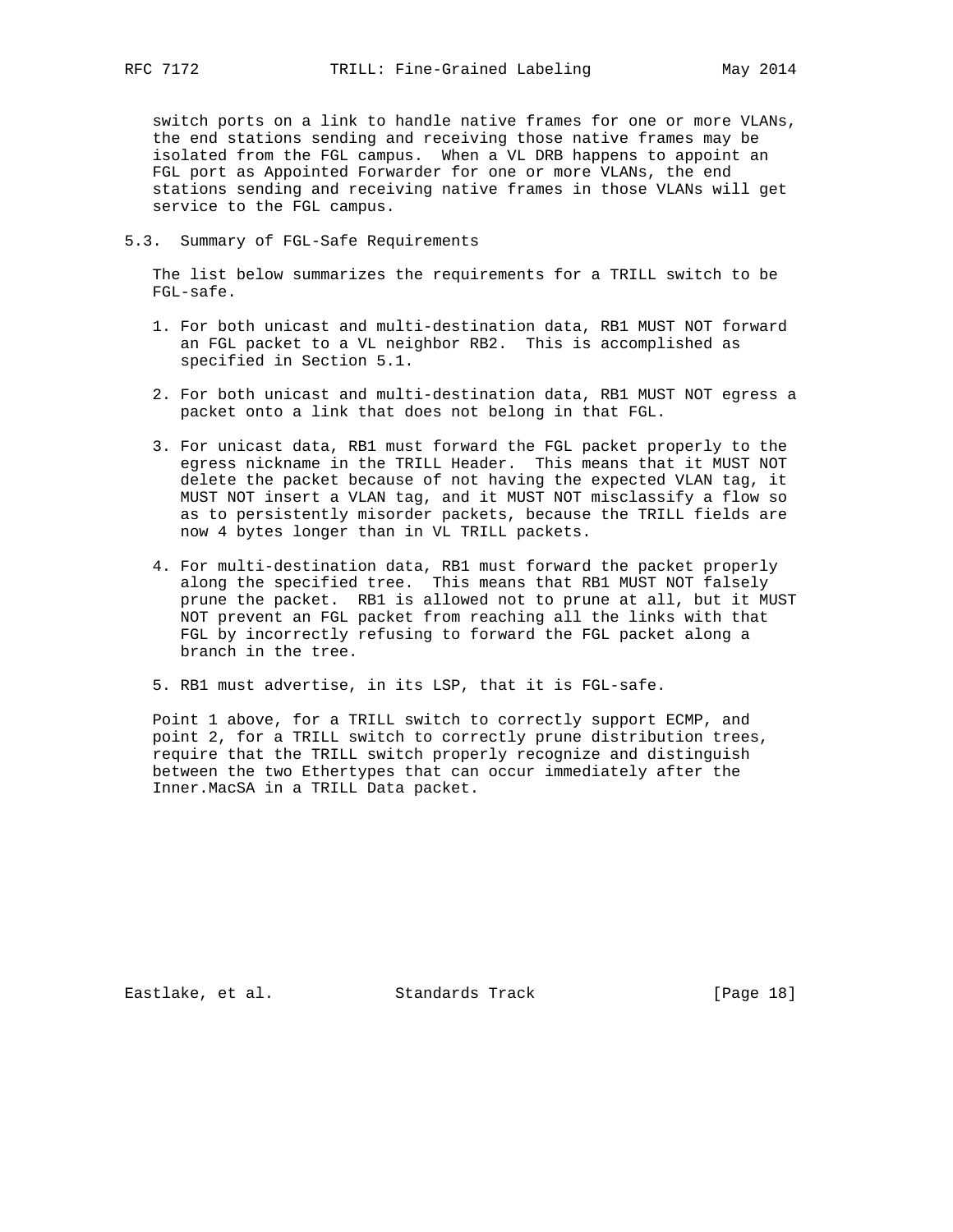# 6. IS-IS Extensions

 Extensions related to TRILL's use of IS-IS are required to support FGL and must include the following:

- 1. A method for a TRILL switch to announce itself in its LSP as FGL-safe (see Section 8.2).
- 2. A sub-TLV analogous to the Interested VLANs and Spanning Tree Roots sub-TLV of the Router Capabilities TLV but indicating FGLs rather than VLs. This is called the Interested Labels and Spanning Tree Roots (INT-LABEL) sub-TLV in [RFC7176].
- 3. Sub-TLVs analogous to the GMAC-ADDR sub-TLV of the Group Address TLV that specifies an FGL rather than a VL. These are called the GLMAC-ADDR, GLIP-ADDR, and GLIPV6-ADDR sub-TLVs in [RFC7176].
- 7. Comparison with Goals

 Comparing TRILL FGL, as specified in this document, with the goals given in Section 2.1, we find the following:

- 1. Fine-Grained: FGL provides 2\*\*24 labels, vastly more than the 4094 (4K) VLAN labels supported in TRILL as specified in [RFC6325].
- 2. Silicon: Existing TRILL fast path silicon chips can perform base TRILL Header insertion and removal to support ingress and egress. In addition, it is believed that most such silicon chips can also perform the native-frame-to-FGL mapping and the encoding of the FGL as specified herein, as well as the inverse decoding and mapping. Some existing silicon chips can perform only one of these operations on a frame in one pass through the fast path; however, other existing chips are believed to be able to perform both operations on the same frame in one pass through their fast path. It is also believed that most FGL TRILL switches will be capable of having their ports configured to discard FGL packets. Such a capability makes interoperation with VL TRILL switches practical using Step (A) as opposed to Step (B) (see Section 5.1).
- 3. Base RBridge Interoperation: As described in Section 3, FGL is not generally compatible with TRILL switches conformant to the base specification [RFC6325]. In particular, a VL TRILL switch cannot be an FGL TRILL switch because there is a risk that it would mishandle FGL packets. However, a contiguous set of VL TRILL switches can exchange VL frames, regardless of the presence of FGL TRILL switches in the campus. The provisions of Section 5 support reasonable interoperation and migration scenarios.

Eastlake, et al. Standards Track [Page 19]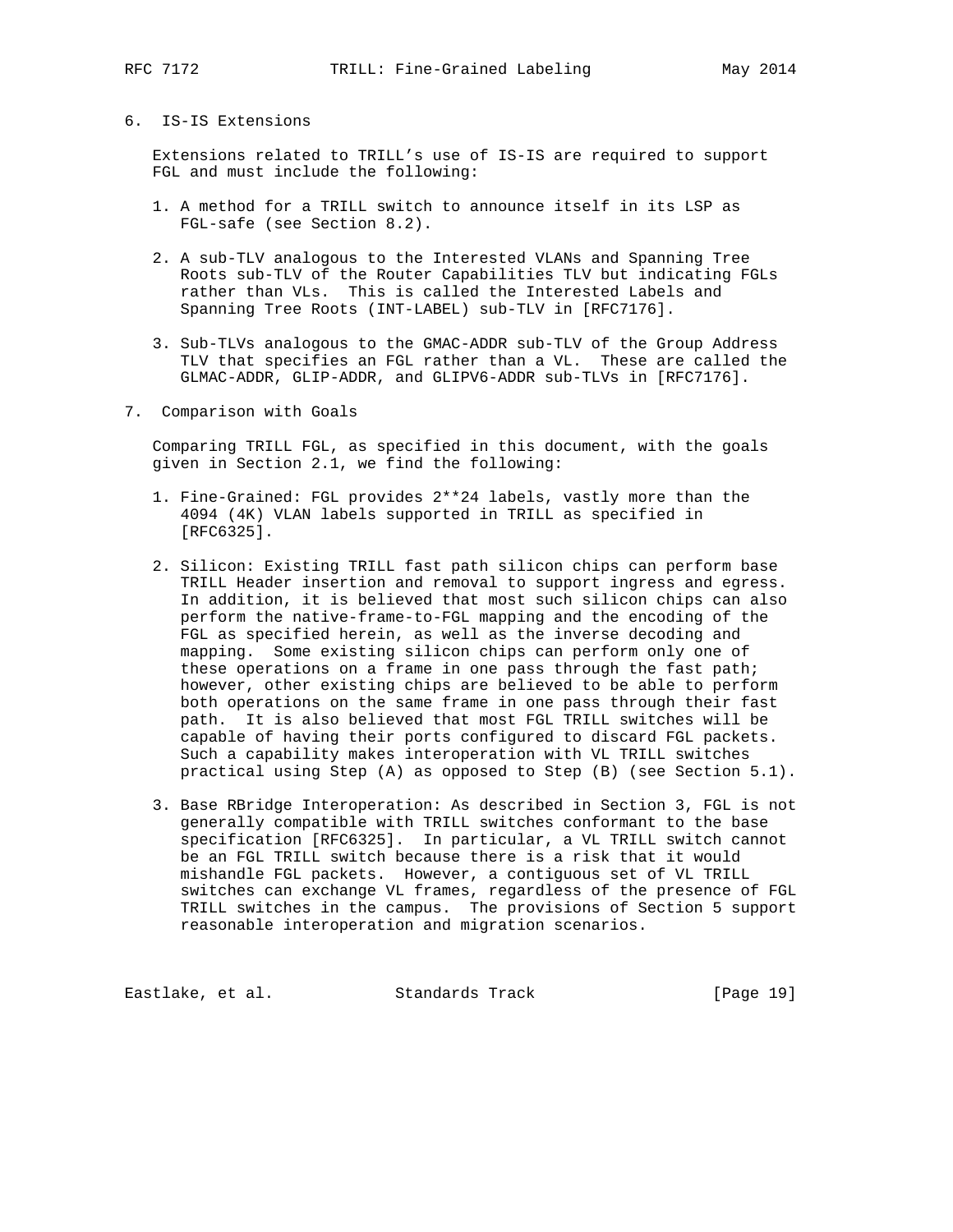- 4. Alternate Priority: The encoding specified in Section 2.3 and the ingress/egress processing specified in Section 4 provide for a new priority and DEI in the Inner.Label High Part and a place to preserve the original user priority and DEI in the Low Part so that it can be restored on egress.
- 8. Allocation Considerations

 Allocations by the IEEE Registration Authority and IANA are listed below.

8.1. IEEE Allocation Considerations

 The IEEE Registration Authority has assigned Ethertype 0x893B for TRILL FGL.

8.2. IANA Considerations

 IANA has allocated capability flag 1 in the TRILL-VER sub-TLV capability flags [RFC7176] to indicate that a TRILL switch is FGL-safe.

9. Security Considerations

See [RFC6325] for general TRILL security considerations.

 As with any communications system, end-to-end encryption and authentication should be considered for sensitive data. In this case, that would be encryption and authentication extending from a source end station and carried through the TRILL campus to a destination end station.

 Confusion between a packet with VL X and a packet with FGL (X.Y) or confusion due to a malformed frame is a potential problem if an FGL TRILL switch did not properly check for the occurrence of 0x8100 or 0x893B immediately after the Inner.MacSA (see Sections 2.2 and 2.3) and handle the frame appropriately.

 [RFC6325] requires that the Ethertype immediately after the Inner.MacSA be 0x8100. A VL TRILL switch that did not discard a packet with some other value there could cause problems. If it received a TRILL Data packet with FGL (X.Y) or with junk after the Inner.MacSA that included X where a VLAN ID would appear, then:

 1. It could egress the packet to an end station in VLAN X. If the packet was a well-formed FGL frame, the payload of such an egressed native frame would appear to begin with Ethertype 0x893B, which would likely be discarded by an end station. In any case,

Eastlake, et al. Standards Track [Page 20]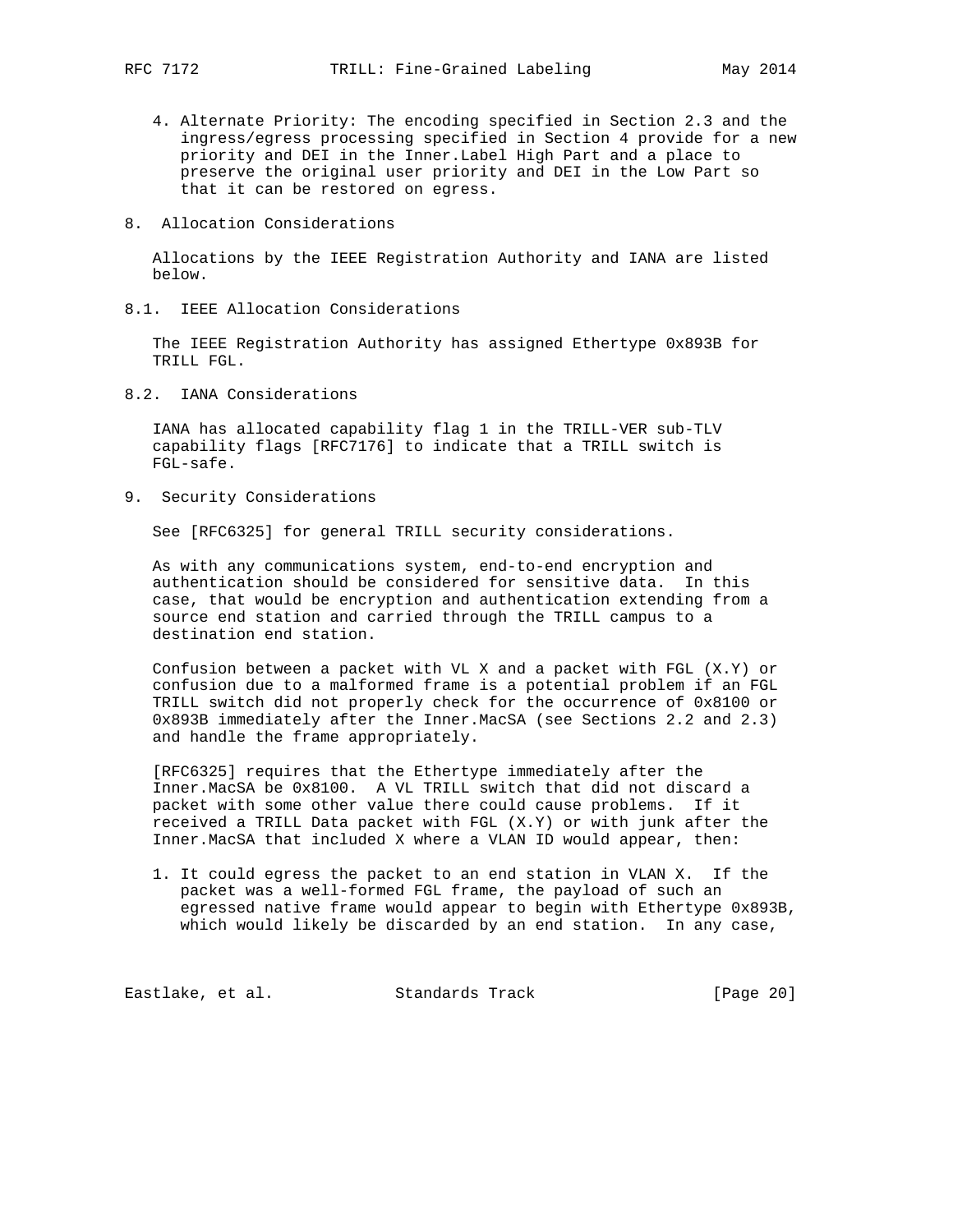such an egress would almost certainly be a violation of security policy requiring the configurable separation of differently labeled data.

 2. If the packet was multi-destination and the TRILL switch pruned the distribution tree, it would incorrectly prune it on the basis of VLAN X. For an FGL packet, this would probably lead to the multi-destination data packet not being delivered to all of its intended recipients.

 Possible problems with an FGL TRILL switch that (a) received a TRILL Data packet with junk after the Inner.MacSA that included X where a VLAN ID would appear and (b) did not check the Ethertype immediately after the Inner.MacSA would be that it could improperly egress the packet in VLAN X, violating security policy. If the packet was multi-destination and was improperly forwarded, it should be discarded by properly implemented TRILL switches downstream in the distribution tree and never egressed, but the propagation of the packet would still waste bandwidth.

 To avoid these problems, all TRILL switches MUST check the Ethertype immediately after the Inner.MacSA and, if it is a value they do not know how to handle, either discard the frame or make no decisions based on any data after that Ethertype. In addition, care must be taken to avoid FGL packets being sent to or through VL TRILL switches that will discard them if the VL TRILL switch is properly implemented or mishandle them if it is not properly implemented. This is accomplished as specified in Section 5.1.

Eastlake, et al. Standards Track [Page 21]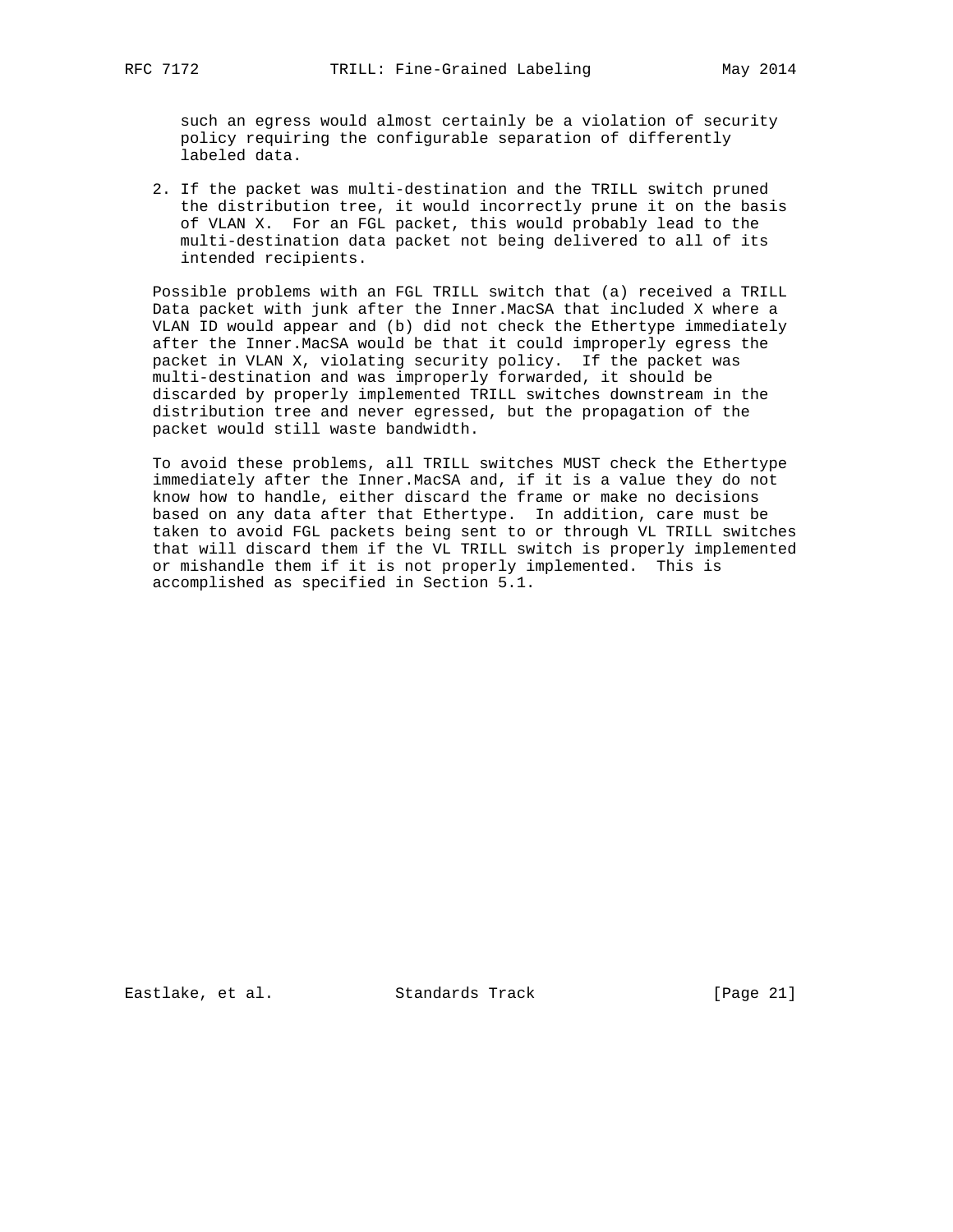Appendix A. Serial Unicast

 This informational appendix discusses the advantages and disadvantages of using serial unicast instead of a distribution tree for multi-destination TRILL Data packets. See Sections 4.1 and 4.3. This document requires that FGL TRILL switches accept serial unicast, but there is no requirement that they be able to send serial unicast.

 Consider a large TRILL campus with hundreds of TRILL switches in which, say, 300 end stations are in some particular FGL data label.

 At one extreme, if all 300 end stations were on links attached to a single TRILL switch, then no other TRILL switch would be advertising interest in that FGL. As a result, it is likely that because of pruning a multi-destination (say, broadcast) frame from one such end station would not be sent to any another TRILL switch, even if put on a distribution tree.

 At the other extreme, assume that the 300 end stations are attached, one each, to 300 different TRILL switches; in that case, you are almost certainly better off using a distribution tree because if you tried to serially unicast you would have to output 300 copies, probably including multiple copies through the same port, and would cause much higher link utilization.

 Now assume that these 300 end stations are connected to exactly two TRILL switches, say, 200 to one and 100 to the other. Using unicast TRILL Data packets between these two TRILL switches is best because the frames will follow least-cost paths, possibly with such traffic spread over a number of least-cost paths with equal cost. On the other hand, if distribution trees were used, each frame would be constrained to the tree used for that frame and would likely follow a higher cost route and only a single path would be available per tree. Thus, this document says that unicast SHOULD be used if there are exactly two TRILL switches involved.

 The decision of whether to use a distribution tree or serial unicast if the end stations are connected to more than two TRILL switches is more complex. Which would be better would depend on many factors, including network topology and application data patterns. How to make this decision in such cases is beyond the scope of this document.

Eastlake, et al. Standards Track [Page 22]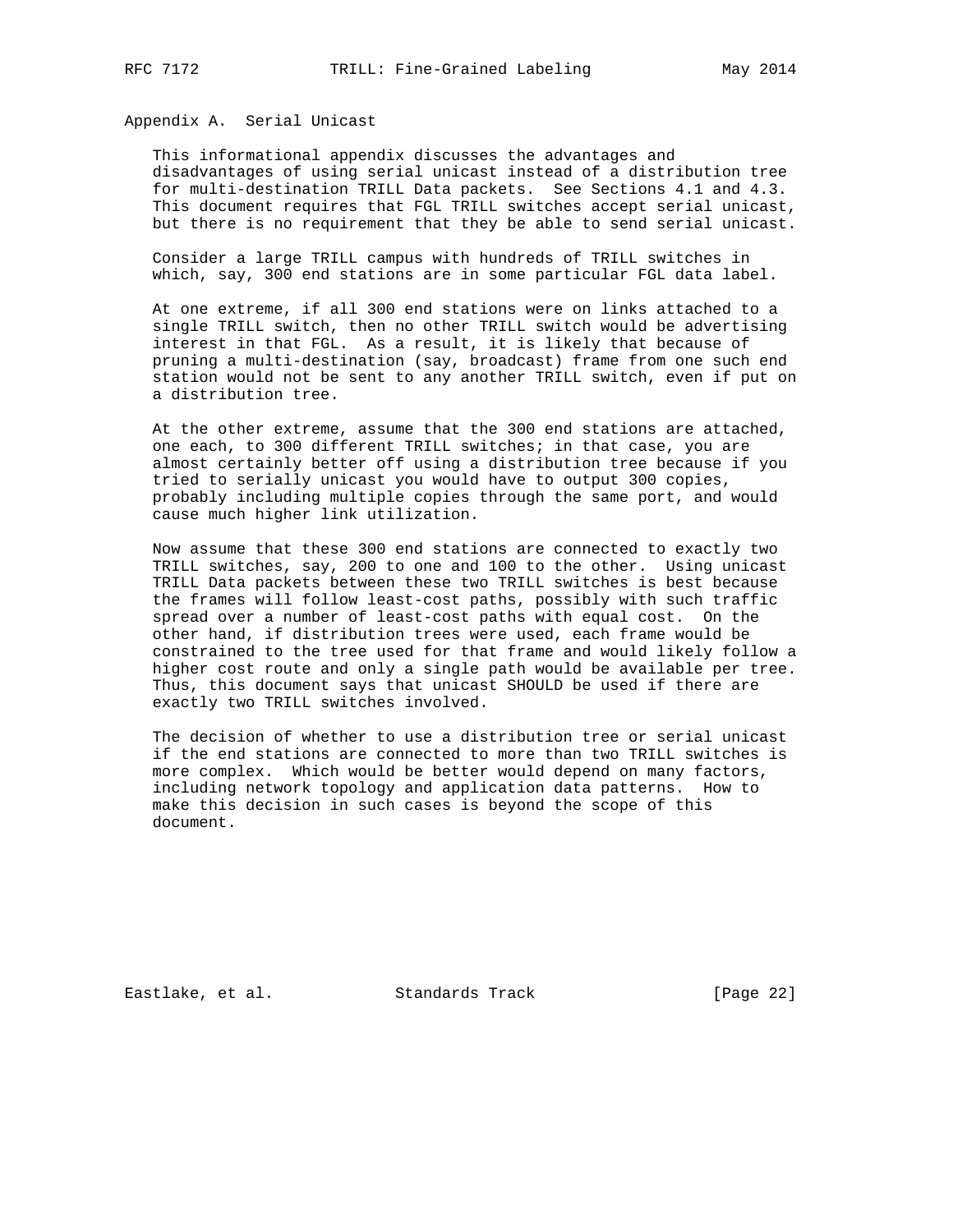Appendix B. Mixed Campus Characteristics

 This informational appendix describes the characteristics of a TRILL campus with mixed FGL-safe and VL TRILL switches for two cases: Appendix B.1 discusses the case where all FGL adjacencies with VL are handled by Step (A) in Section 5.1, and Appendix B.2 discusses the case where all FGL adjacencies with VL are handled by Step (B) in Section 5.1.

# B.1. Mixed Campus with High Cost Adjacencies

 If the FGL TRILL switches use Step (A) in Section 5.1, then VL and FGL TRILL switches will be able to interoperate for VL traffic. Least-cost paths will avoid any FGL -> VL TRILL switch hops unless no other reasonable path is available. In conjunction with Section 4.5, there will be at least one distribution tree rooted at a nickname held by an FGL TRILL switch or the pseudonode for an FGL link. Furthermore, if the FGL TRILL switches in the campus form a single contiguous island, this distribution tree will have a fully connected sub-tree covering that island. Thus, any FGL TRILL Data packets sent on this tree will be able to reach any other FGL TRILL switch without attempting to go through any VL TRILL switches. (Such an attempt would cause the FGL packet to be discarded as specified in part A1 of Step (A).)

 If supported, Step (A) is particularly effective in a campus with an FGL TRILL switch core and VL TRILL switches in one or more islands around that core. For example, consider the campus below. This campus has an FGL core consisting of FGL01 to FGL14 and three VL islands consisting of VL01 to VL04, VL05, and VL06 to VL14.

 \*VL01--\*VL02 |<br>\*VL03--\*VL04  $*$ VL05 | | | FGL01--FGL02--FGL03--FGL04--FGL05 | | | | | FGL06--FGL07--FGL08--FGL09--FGL10 | | | | | FGL11--FGL12--\*VL06--\*VL07---FGL13 | | | | \*VL08--\*VL09--\*VL10---FGL14 | | | | \*VL11--\*VL12--\*VL13--\*VL14

Eastlake, et al. Standards Track [Page 23]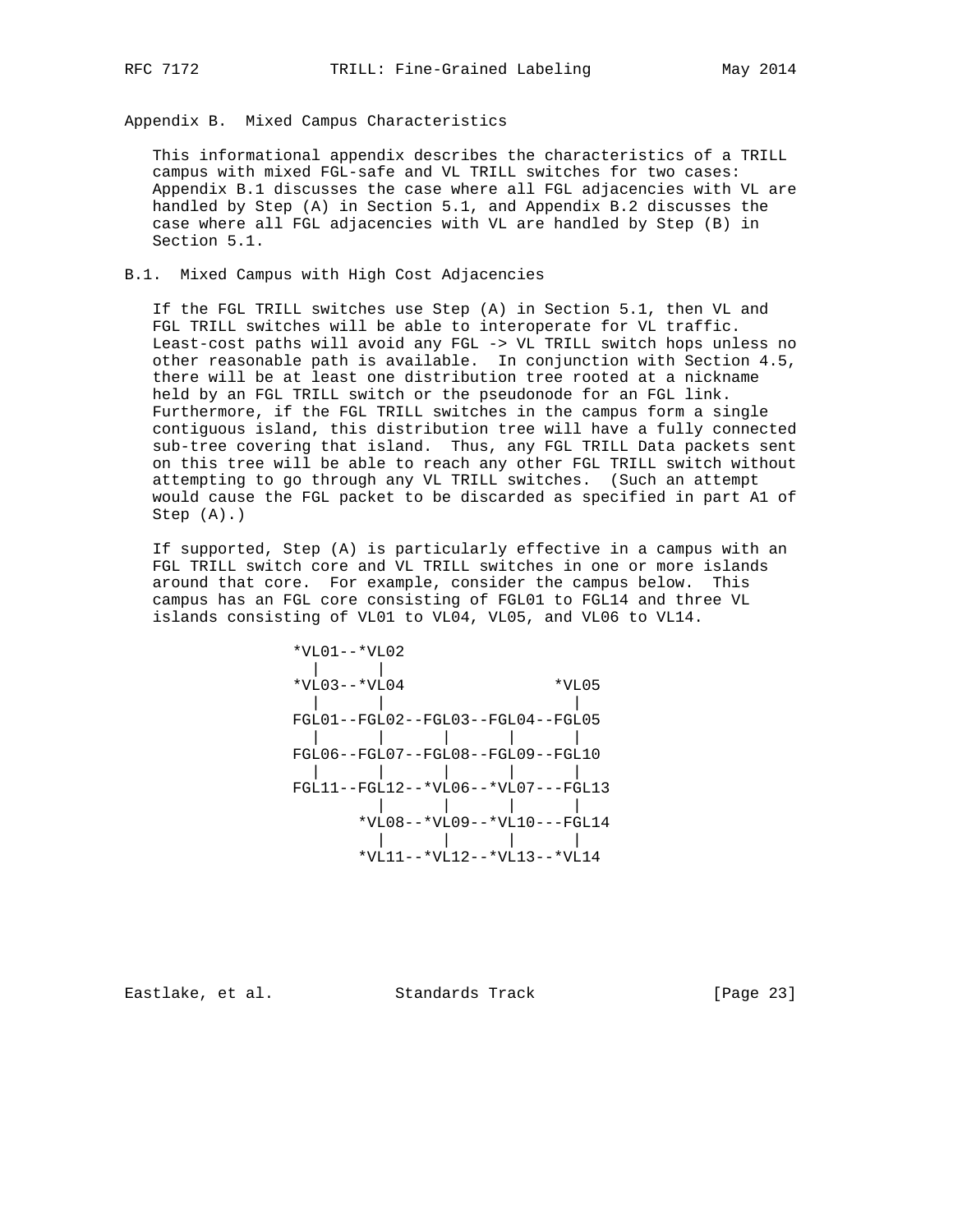Assuming that the FGL TRILL switches in this campus all implement Step (A), then end stations connected through a VL port can be connected anywhere in the campus to VL or FGL TRILL switches and, if in the same VLAN, will communicate. End stations connected through an FGL port on FGL TRILL switches will communicate if their local VLANs are mapped to the same FGL.

 Due to the high cost of FGL-to-VL adjacencies used in path computations, VL TRILL switches are avoided on paths between FGL TRILL switches. For example, even if the speed and default adjacency cost of all the connections shown above were the same, traffic from FGL12 to FGL13 would follow the 5-hop path FGL12 - FGL07 - FGL08 - FGL09 - FGL10 - FGL13 rather than the 3-hop path FGL12 - VL09 - VL10  $-$  FGL14.

B.2. Mixed Campus with Data Blocked Adjacencies

 If the FGL TRILL switches use Step (B) in Section 5.1, then least cost and distribution tree TRILL Data communication between VL and FGL TRILL switches is blocked, although TRILL IS-IS communication is normal. This data blocking, although implemented only by FGL TRILL switches, has relatively symmetric effects. The following paragraphs assume that such data blocking between VL and FGL is in effect throughout the campus.

 A campus of mostly FGL TRILL switches implementing Step (B) with a few isolated VL TRILL switches scattered throughout will work well in terms of connectivity for end stations attached to those FGL switches, except that they will be unable to communicate with any end stations for which a VL switch is appointed forwarder. The VL TRILL switches will be isolated and will only be able to route TRILL Data to the extent that they happen to be contiguously connected to other VL TRILL switches. Distribution trees computed by the FGL switches will not include any VL switches (see Section 2.1 of [RFC7180]).

 A campus of mostly VL TRILL switches with a few isolated FGL TRILL switches scattered throughout will also work reasonably well as described immediately above but with all occurrences of "FGL" and "VL" swapped.

 However, a campus so badly misconfigured that it consists of a randomly intermingled mixture of VL and FGL TRILL switches using Step (B) is likely to offer very poor data service, due to many links being blocked for data.

Eastlake, et al. Standards Track [Page 24]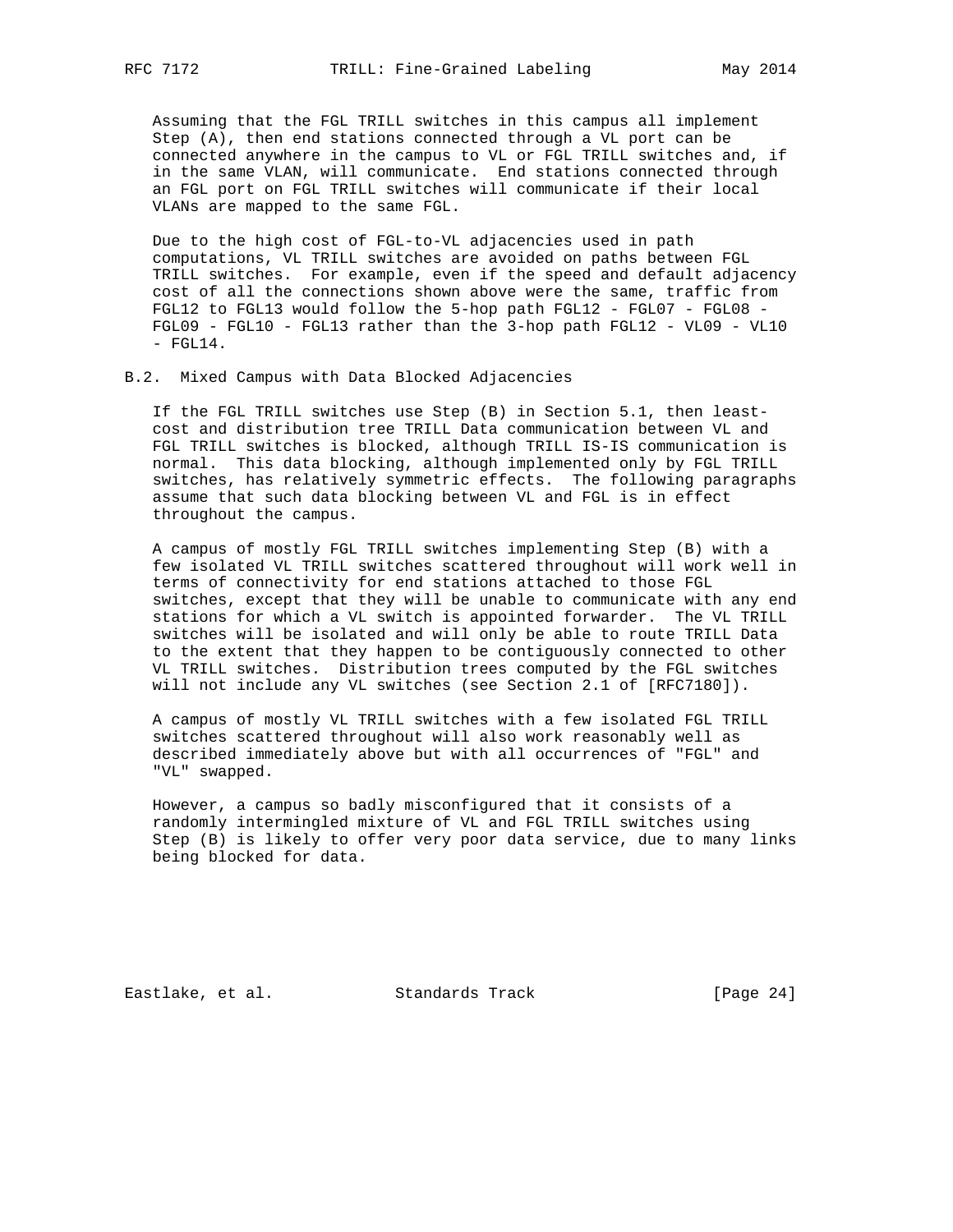### Acknowledgements

 The comments and suggestions of the following, listed in alphabetic order, are gratefully acknowledged:

 Stewart Bryant, Spencer Dawkins, Adrian Farrel, Anoop Ghanwani, Sujay Gupta, Weiguo Hao, Phanidhar Koganti, Yizhou Li, Vishwas Manral, Rajeev Manur, Thomas Narten, Gayle Nobel, Erik Nordmark, Pete Resnick, Olen Stokes, Sean Turner, Ilya Varlashkin, and Xuxiaohu.

#### References

Normative References

- [802.1Q] IEEE 802.1, "IEEE Standard for Local and metropolitan area networks--Media Access Control (MAC) Bridges and Virtual Bridged Local Area Networks", IEEE Std 802.1Q-2011, August 2011.
- [IS-IS] ISO/IEC 10589:2002, Second Edition, "Information technology -- Telecommunications and information exchange between systems -- Intermediate System to Intermediate System intra-domain routeing information exchange protocol for use in conjunction with the protocol for providing the connectionless-mode network service (ISO 8473)", 2002.
- [RFC2119] Bradner, S., "Key words for use in RFCs to Indicate Requirement Levels", BCP 14, RFC 2119, March 1997.
- [RFC5305] Li, T. and H. Smit, "IS-IS Extensions for Traffic Engineering", RFC 5305, October 2008.
- [RFC6325] Perlman, R., Eastlake 3rd, D., Dutt, D., Gai, S., and A. Ghanwani, "Routing Bridges (RBridges): Base Protocol Specification", RFC 6325, July 2011.
- [RFC7176] Eastlake 3rd, D., Senevirathne, T., Ghanwani, A., Dutt, D., and A. Banerjee, "Transparent Interconnection of Lots of Links (TRILL) Use of IS-IS", RFC 7176, May 2014.
- [RFC7177] Eastlake 3rd, D., Perlman, R., Ghanwani, A., Yang, H., and V. Manral, "Transparent Interconnection of Lots of Links (TRILL): Adjacency", RFC 7177, May 2014.

Eastlake, et al. Standards Track [Page 25]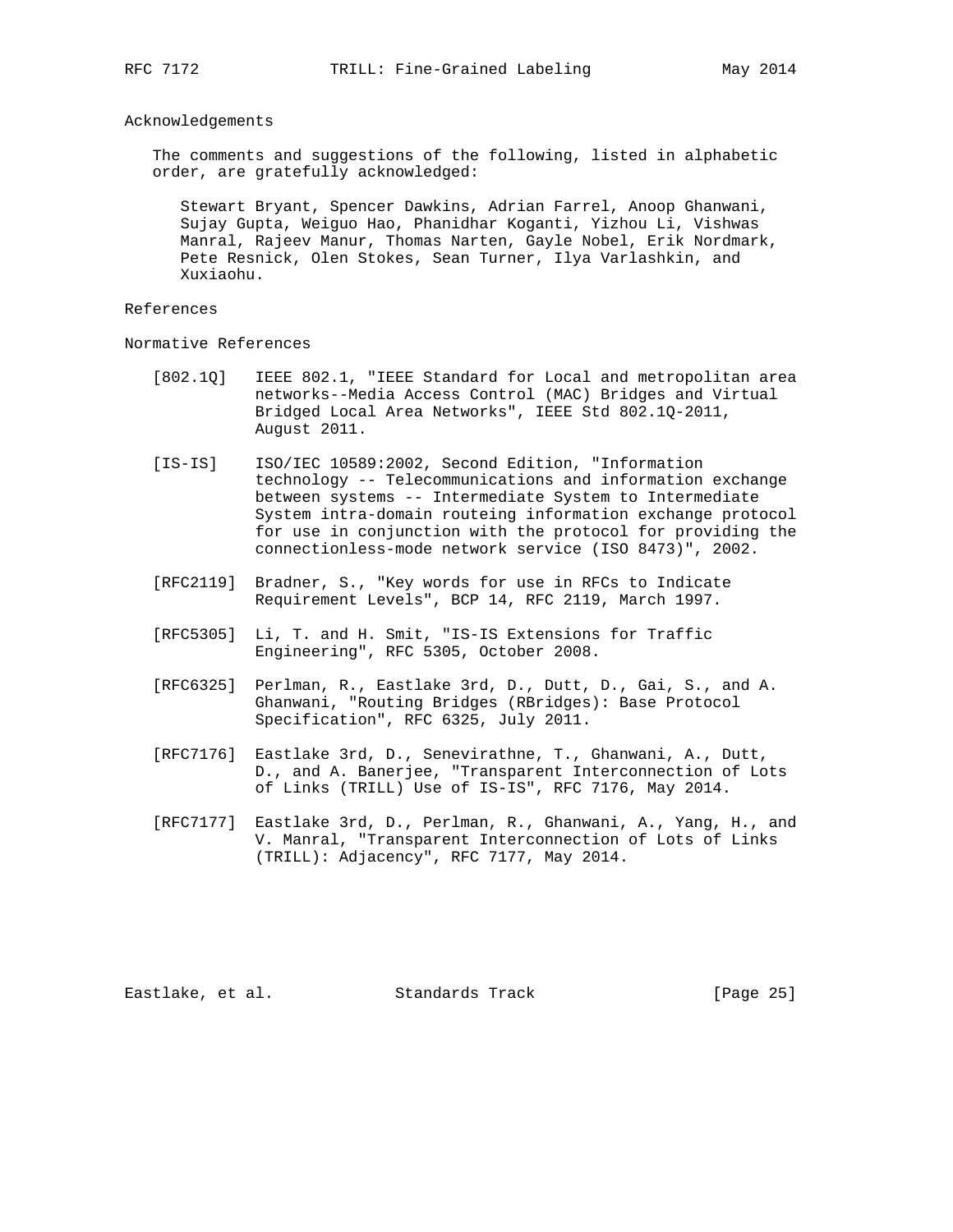[RFC7180] Eastlake 3rd, D., Zhang, M., Ghanwani, A., Manral, V., and A. Banerjee, "Transparent Interconnection of Lots of Links (TRILL): Clarifications, Corrections, and Updates" RFC 7180, May 2014.

Informative References

- [RFC6165] Banerjee, A. and D. Ward, "Extensions to IS-IS for Layer-2 Systems", RFC 6165, April 2011.
- [RFC6439] Perlman, R., Eastlake, D., Li, Y., Banerjee, A., and F. Hu, "Routing Bridges (RBridges): Appointed Forwarders", RFC 6439, November 2011.
- [RFC7174] Salam, S., Senevirathne, T., Aldrin, S., and D. Eastlake 3rd, "Transparent Interconnection of Lots of Links (TRILL) Operations, Administration, and Maintenance (OAM) Framework", RFC 7174, May 2014.
- [RFC7178] Eastlake 3rd, D., Manral, V., Li, Y., Aldrin, S., and D. Ward, "Transparent Interconnection of Lots of Links (TRILL): RBridge Channel Support", RFC 7178, May 2014.

Authors' Addresses

 Donald Eastlake 3rd Huawei Technologies 155 Beaver Street Milford, MA 01757 USA

 Phone: +1-508-333-2270 EMail: d3e3e3@gmail.com

 Mingui Zhang Huawei Technologies Co., Ltd Huawei Building, No.156 Beiqing Rd. Z-park, Shi-Chuang-Ke-Ji-Shi-Fan-Yuan, Hai-Dian District Beijing 100095 P.R. China

EMail: zhangmingui@huawei.com

Eastlake, et al. Standards Track [Page 26]